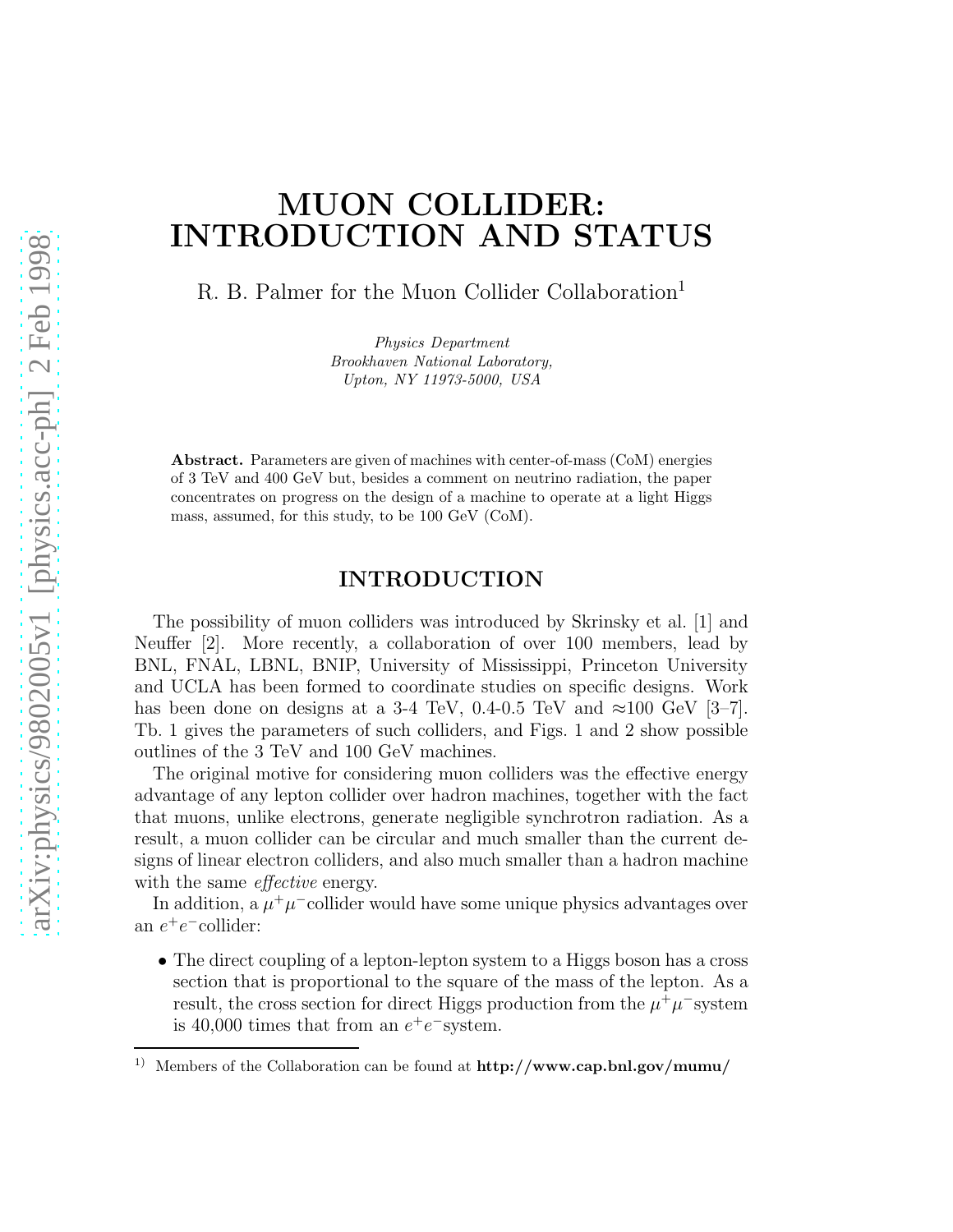| (CoM) energy               | TeV                    | 3              | 0.4            |                  | 0.1            |                |
|----------------------------|------------------------|----------------|----------------|------------------|----------------|----------------|
| p energy                   | GeV                    | 16             | 16             |                  | 16             |                |
| p's/bunch                  | $10^{13}$              | 2.5            | 2.5            |                  | $\bf 5$        |                |
| bunches/fill               |                        | $\overline{4}$ | $\overline{4}$ |                  | $\overline{2}$ |                |
| rep rate                   | Hz                     | 15             | 15             |                  | 15             |                |
| p power                    | MW                     | $\overline{4}$ | $\overline{4}$ |                  | 4              |                |
| $\mu$ /bunch               | $10^{12}$              | $\overline{2}$ | $\overline{2}$ |                  | 4              |                |
| $\mu$ power                | MW                     | 28             | $\overline{4}$ |                  | $\mathbf{1}$   |                |
| wall power                 | MW                     | 204            | 120            | 81               |                |                |
| collider circ              | m                      | 6000           | 1000           | 300              |                |                |
| depth                      | m                      | 500            | 100            | 10               |                |                |
| rms $\frac{\Delta p}{p}$   | %                      | .16            | .14            | $.12\,$          | .01            | .003           |
| $6D_{6}$                   | $10^{-12}$ $(\pi m)^3$ | 170            | 170            | 170              | 170            | 170            |
| rms $\epsilon_n$           | $\pi$ mm mrad          | 50             | 50             | 85               | 195            | 280            |
| $\beta^*$                  | $\,\mathrm{cm}$        | 0.3            | 2.3            | $\overline{4}$   | 9              | 13             |
| $\sigma_z$                 | cm                     | 0.3            | 2.3            | $\overline{4}$   | 9              | 13             |
| $\sigma_r$ spot            | $\mu m$                | $3.2\,$        | 24             | 82<br>270<br>187 |                |                |
| tune shift                 |                        | 0.043          | 0.043          | 0.05             | 0.02           | $.015\,$       |
| Luminosity                 | $cm^{-2}sec^{-1}$      | $5\,10^{34}$   | $10^{33}$      | $1.2 \; 10^{32}$ | $2\;10^{31}$   | $10^{31}$      |
| $(CoM) \frac{\Delta E}{E}$ | $10^{-5}$              | 80             | 80             | 80               | 7              | $\overline{2}$ |
| Higgs/year                 | $10^3 \, year^{-1}$    |                |                | 1.6              | 4              | 4              |

TABLE 1. Parameters of Collider Rings

• Because of the lack of beamstrahlung, a  $\mu^+\mu^-$ collider can be operated with an energy spread of as little as 0.003 %. Furthermore, with the naturally occurring polarization it would be possible, by observing g-2, to determine the absolute energy to an accuracy of  $10^{-6}$  or better [8]. It should thus be possible to use a  $\mu^+\mu^-$ collider to make precision measurements of masses and direct measurements of the Higgs width (assumed to be  $\approx 2 \text{ MeV}$ ), that would be otherwise impossible, with an  $e^+e^-$ collider.

Machines with energies higher than 3-4 TeV, have significant beam current constraints from off site neutrino radiation limits. If the required luminosities are to be reached without unacceptable hazards, then significant improvements in muon emittance over the current base line values are needed. There is however reason to believe such improvements are achievable, and machines with a center of mass energy of 10 TeV and luminosities of  $10^{35}$   $cm^{-2}s^{-1}$  and above may be possible [9]. For energies below 3 TeV, for fixed muon currents, this radiation falls as the energy cubed, and it should be little problem for machines with energies of 1.5 TeV or less.

Recent work in the collaboration has concentrated on the lowest energy machine ( $\approx 100 \text{ GeV}$ ), whose energy is taken to be representative of the possible mass of a light Higgs particle. Such a machine would serve as a demonstration of Muon Collider technology, a needed step before high energy machines can be considered, and as a unique physics tool to make and study, if they exist,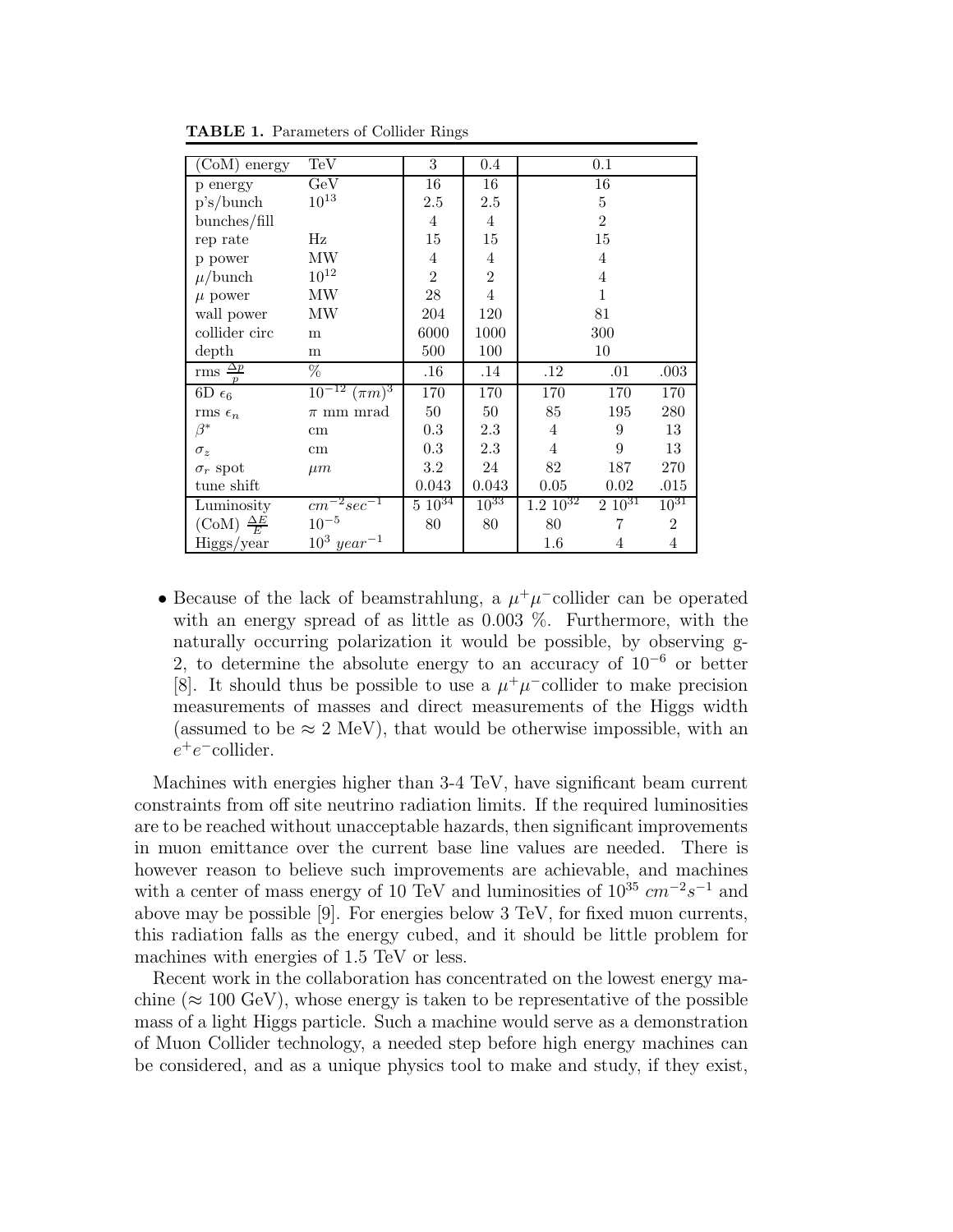

FIGURE 1. Plan of a 3 TeV Muon Collider.

Higgs particles in the S-channel.

## PROTON DRIVER

 $\pi$  production rises approximately linearly with proton energy up to about 10 GeV after which it continues rising more slowly, but the requirement of very short bunches sets an effective minimum proton energy of about 16 GeV. The baseline specification used in Tb.2 is for a 16 GeV proton with a repetition rate of 15 Hz,  $10^{14}$  protons per cycle in 2 or 4 bunches (depending on the collider energy), each with an rms bunch length of 1-2 ns. The total beam power is 4 MW. A design worked out at FNAL [10] would involve: a) An upgraded linac (0.4  $\rightarrow$  1 GeV); b) higher energy booster (8  $\rightarrow$  16 GeV) and c) new pre-booster. Some parameters are given in Tb. 2.

Another study had been done at BNL [11] that, while it did not quite reach the same beam power, involved far less upgrade: a) upgraded linac  $(0.2 \rightarrow 0.6$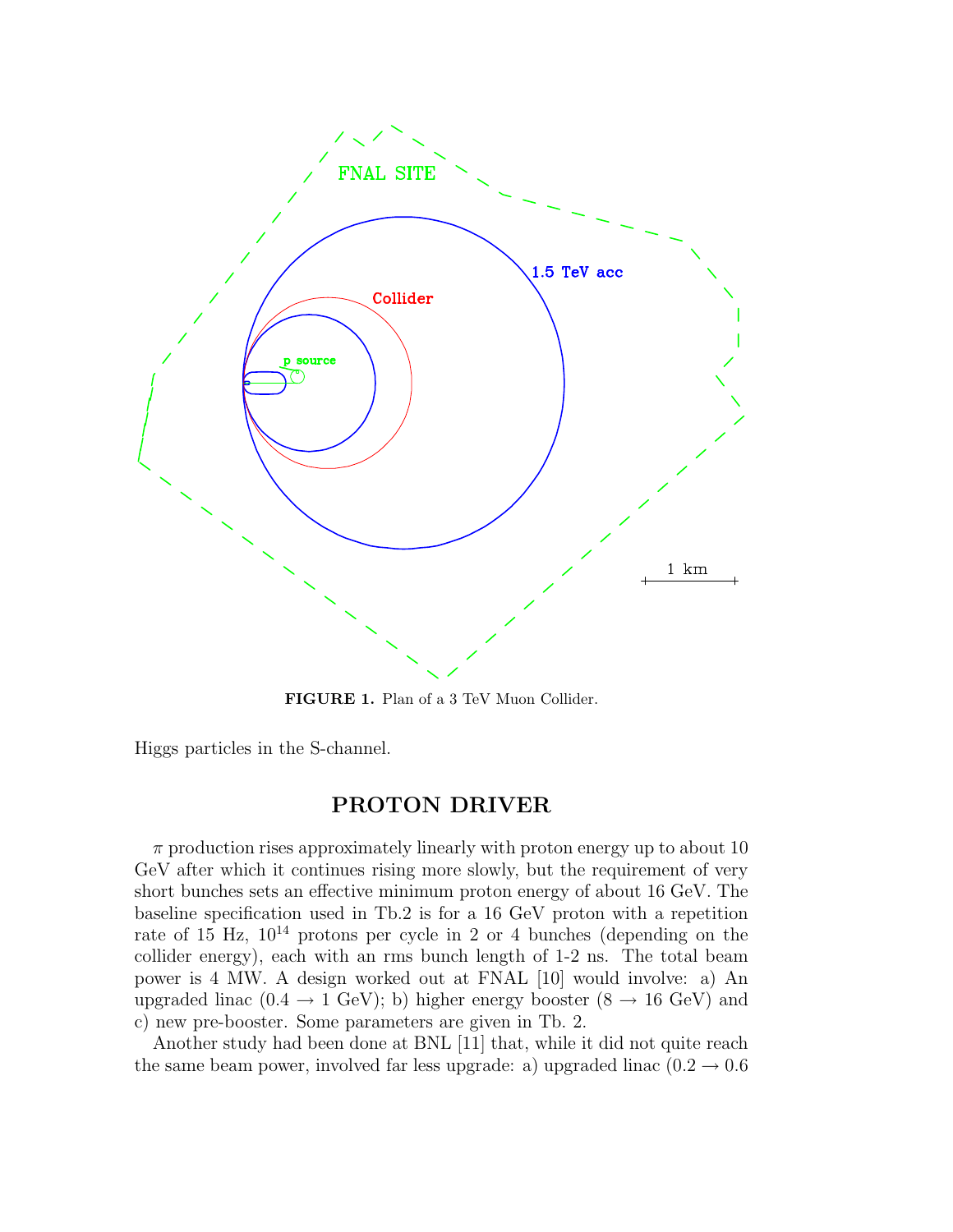

FIGURE 2. Plan of a 100 GeV Muon Collider.

|                  |               | Linac   | Pre-Booster    | <b>Booster</b> |
|------------------|---------------|---------|----------------|----------------|
| Final energy     | GeV           | $1.0\,$ | 4.5            | 16             |
| Protons/bunch    |               |         | $5\ 10^{13}$   | $5\;10^{13}$   |
| No of bunches    |               |         | $\overline{2}$ | $\overline{2}$ |
| Rep. freq        | Hz            | 15      | 15             | 15             |
| Circumference    | m             |         | 180.6          | 474.2          |
| Norm. 95% emit.  | $\pi$ mm mrad |         | <b>200</b>     | 240            |
| sp ch tune shift |               |         | .39            | .39            |
| Final field      |               |         | 1.3            | 1.3            |

TABLE 2. Proton Driver Specifications

GeV); b) increased AGS rep rate: 2.5 Hz.

In order to reduce the cost of the muon phase rotation section and for minimizing the final muon longitudinal phase space, it appears now that the final proton bunch length should be 1-2 ns.

An experiment [12] at the AGS has tested a method to generate such short bunches by rapidly bringing the tune of the machine near transition and allowing a strong phase rotation to occur. Bunches were shortened from 8 ns rms to 2.2 ns with initial longitudinal phase space similar to that specified in the above design. Shorter bunches are expected in later experiments with better control.

Another experiment [13] has used variable inductors to reduce the longitudinal space charge effects.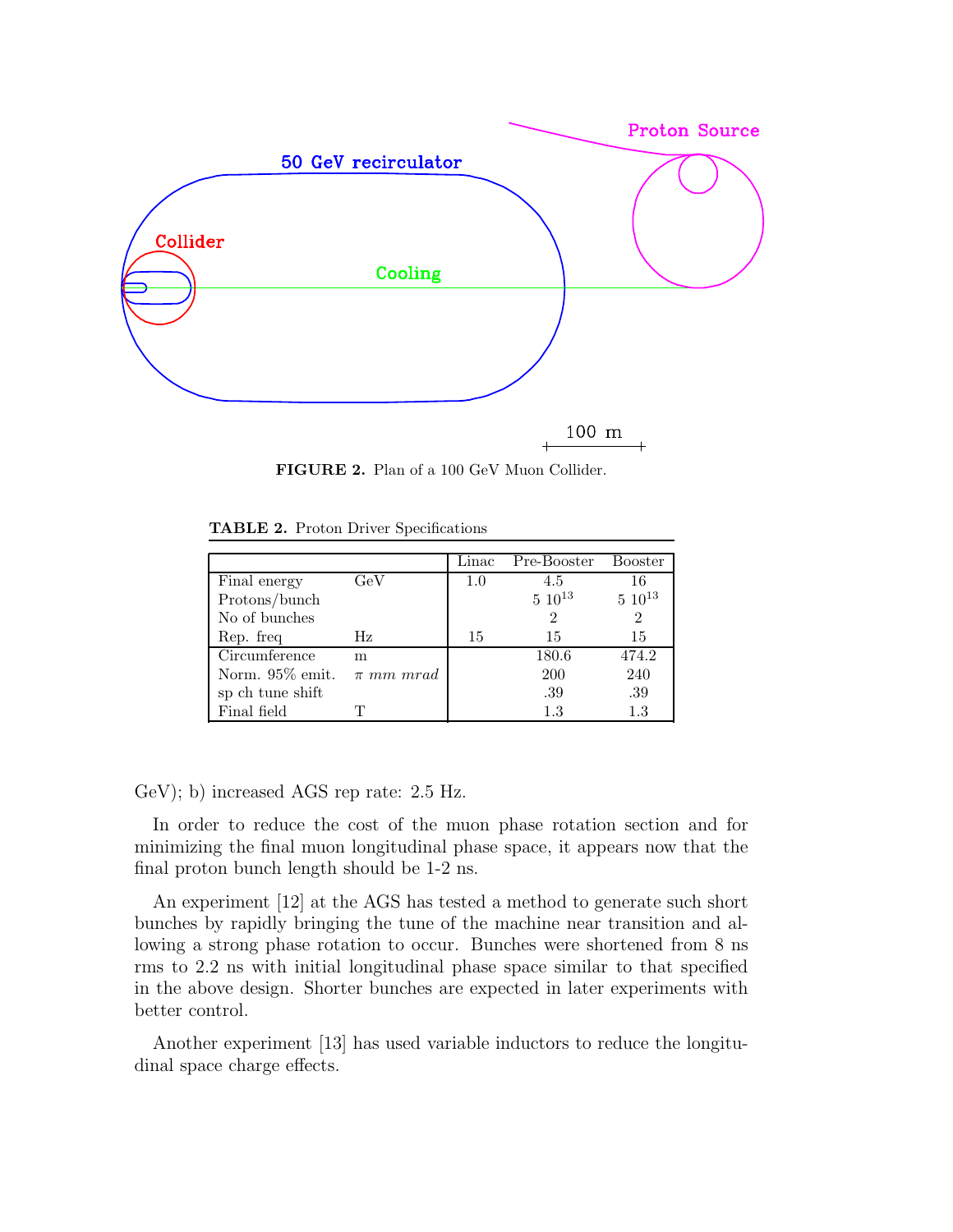#### Target and Pion Capture

 $\pi$  production is maximized by the use a well focused proton beam, small diameter target and a high Z target material. Tungsten, platinum or lead would be good, but the heating could not be easily removed and shock damage could be a problem. The use of a rapidly flowing liquid can solve the heating problem, but the shock could damage the enclosure, if one is used. We are thus considering the use of an open liquid jet. Such a jet has been tested [14] using mercury, although this was never exposed to a beam, and the jet did not move in a strong magnetic field, as required in our case. Theoretical studies of liquid metal flow in magnetic fields are underway [15,16], and the possibilities of using insulating liquids (e.g.  $PtO_2$ ,  $Re_2O_3$ ) and slurries (e.g. Pt in water) are being considered.

If the axis of the target is coincident with that of the solenoid field, then there is a relatively high probability that pions produced at the start of the target will reenter, interact again later and be lost. The probability for such interactions is reduced, and the overall production rate increased (by about  $60\%$ ) if the target and proton beam are set at an angle  $(10-15^{\circ})$  with respect to the field axis [17,18].

Three different codes [19–21] have been used to estimate  $\pi$  yields and, despite detailed differences between them, overall  $\mu$  production was very similar. In addition, the collaboration is involved in an AGS experiment [22] to measure the  $\pi$  yields. The production is peaked at a relatively low pion momentum (≈ 200 MeV/c), but has a very wide distribution:  $\frac{\Delta E}{E}$  rms ≈ 100 %. The pion multiplicity, per 16 GeV proton, is about 2. At these low energies, the transverse momenta are of the order of 200 MeV/c. If a substantial fraction of these pions are to be captured, a very wide band system is required. A 20 T solenoid, 16 cm inside diameter is found to capture about half of all produced pions, and with target efficiency included, about 0.6 pions per proton emerge from the solenoid end [23]. Such a solenoid is well within the parameters of existing magnets [24]. It would have a superconducting outsert, and an 8 MW water cooled copper insert [25] (see Fig. 3).

After capture, the 20 T solenoid is matched [26] into a decay channel with 5 T fields and diameter of 30 cm.

#### Phase Rotation Linac

The pions, and the muons into which they decay, have an energy spread with an rms value of approximately 100 %. It would be difficult to handle such a wide spread in any subsequent system. A linac is thus introduced along the decay channel, with frequencies and phases chosen to deaccelerate the fast particles and accelerate the slow ones; i.e. to phase rotate the muon bunch. Tb.3 gives an example of parameters of such a linac. It is seen that the lowest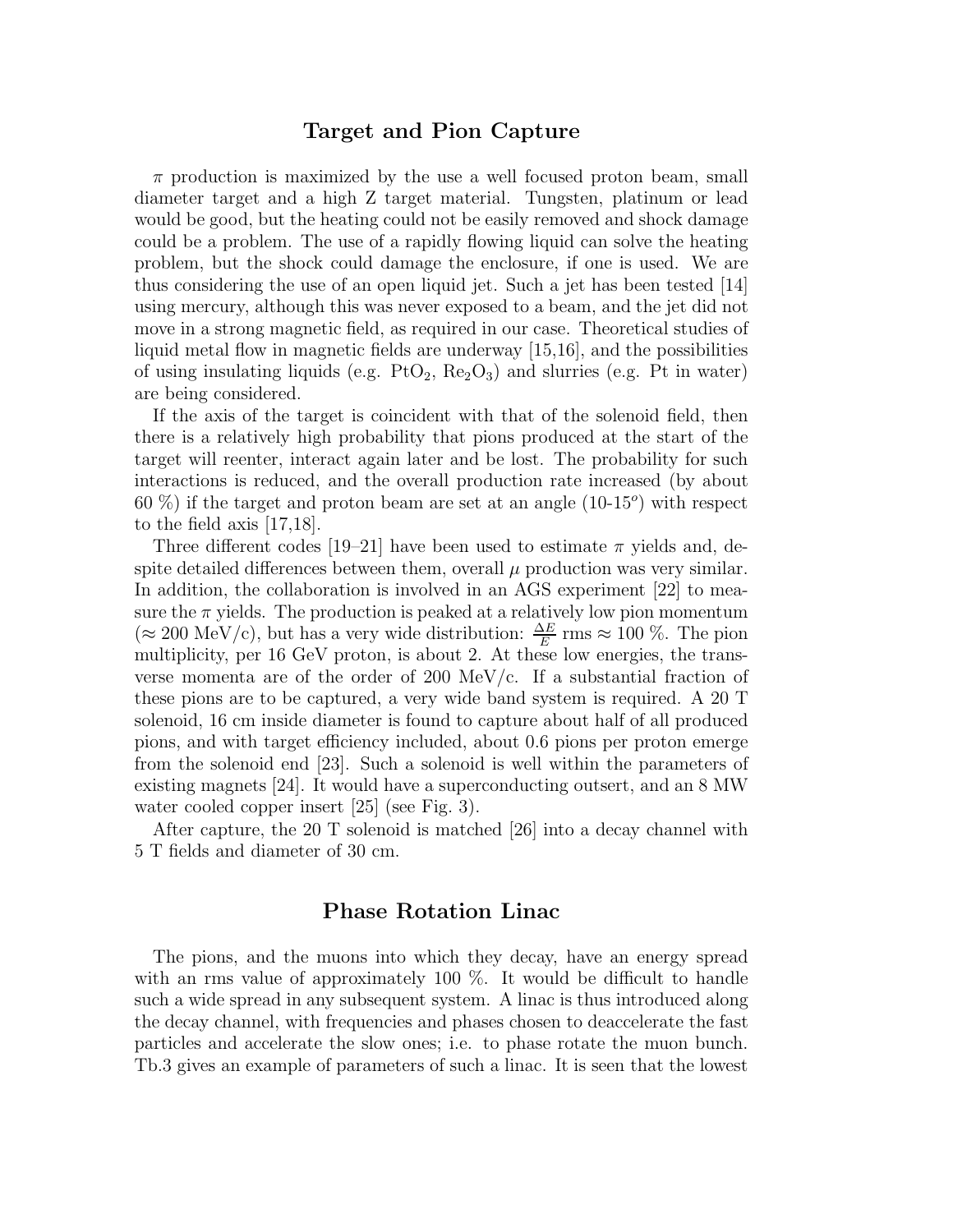

FIGURE 3. Schematics of the front end: skewed target, high field solenoid and decay and phase rotation channel

frequency is 30 MHz, a low but not impossible frequency for a conventional structure.

| Linac | Length | Frequency  | Gradient |
|-------|--------|------------|----------|
|       | m      | <b>MHz</b> | MeV/m    |
|       |        | 60         |          |
|       | 29     | 30         |          |
|       |        | 60         |          |
|       |        |            |          |

TABLE 3. Parameters of Phase Rotation Linacs

Fig. 4 shows the energy vs. c t at the end of the decay and phase rotation channel. A bunch is defined with mean energy 150 MeV, rms bunch length 1.7 m, and rms momentum spread 20 % (95 %,  $\epsilon_{\rm L}$  = 3.2 eVs) in the Monte Carlo study [6]. The number of muons per initial proton in this selected bunch was 0.38, which can be compared with a value of 0.3 assumed in the baseline parameters.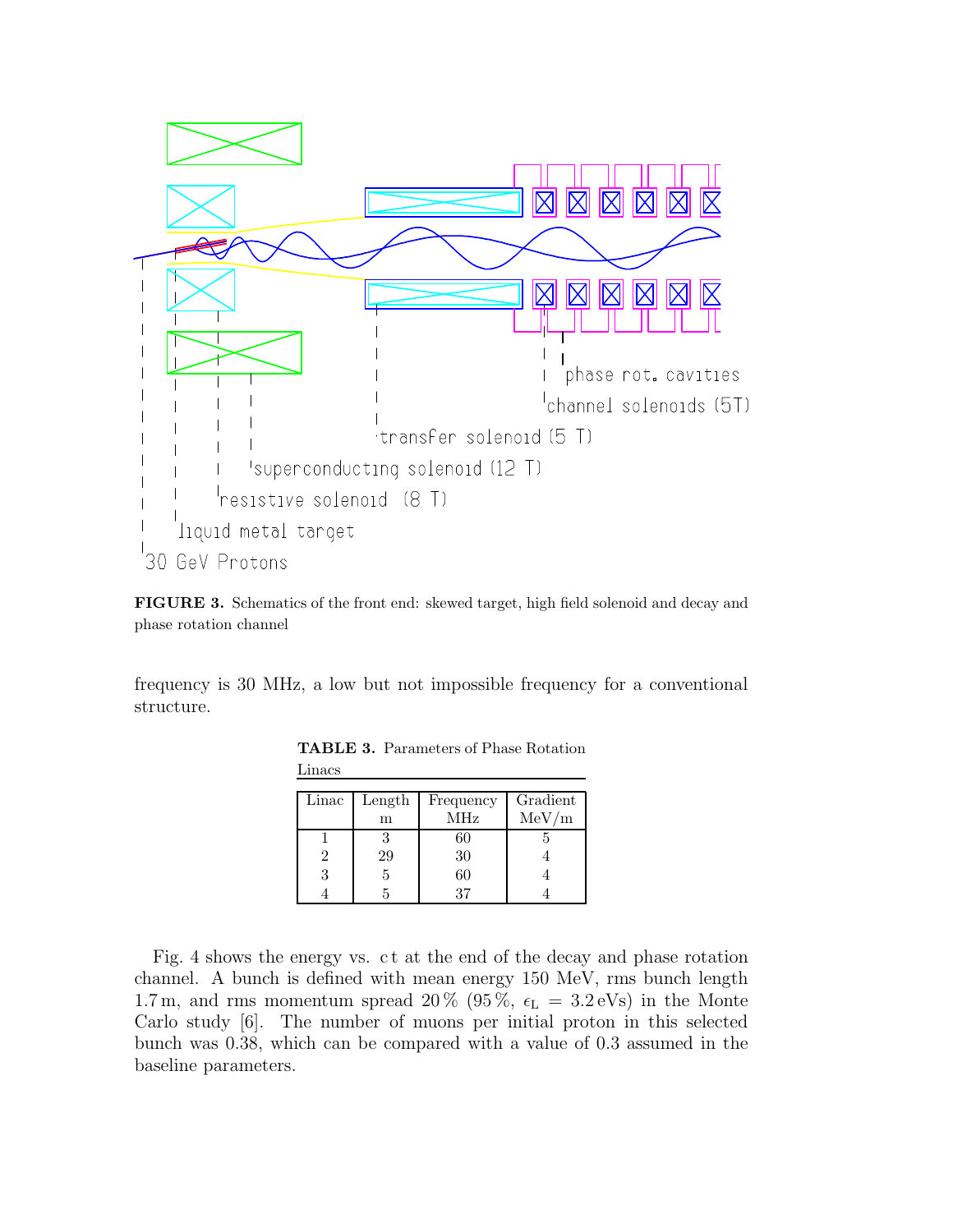

**FIGURE 4.** Energy vs. ct of  $\mu$ 's at end of decay channel with phase rotation.

# Use of Both Signs

Protons on the target produce pions of both signs, and a solenoid will capture both, but the required subsequent phase rotation rf systems will have opposite effects on each. The baseline solution is to use two proton bunches, aim them at the same target one after the other, and adjust the rf phases such as to act correctly on one sign of the first bunch and on the other sign of the second.

A second possibility would be to separate the charges into two channels, and phase rotate them separately. However, the separation, probably using a bent solenoid, is not simple and would not be fully efficient. Whether a gain in overall efficiency could be achieved is not yet known.

# Polarization

## Polarized Muon Production

In the center of mass of a decaying pion, the outgoing muon is fully polarized (-1 for  $\mu^+$  and +1 for  $\mu^-$ ). In the lab system the polarization depends [27] on the decay angle  $\theta_d$  and initial pion energy. For pion kinetic energy larger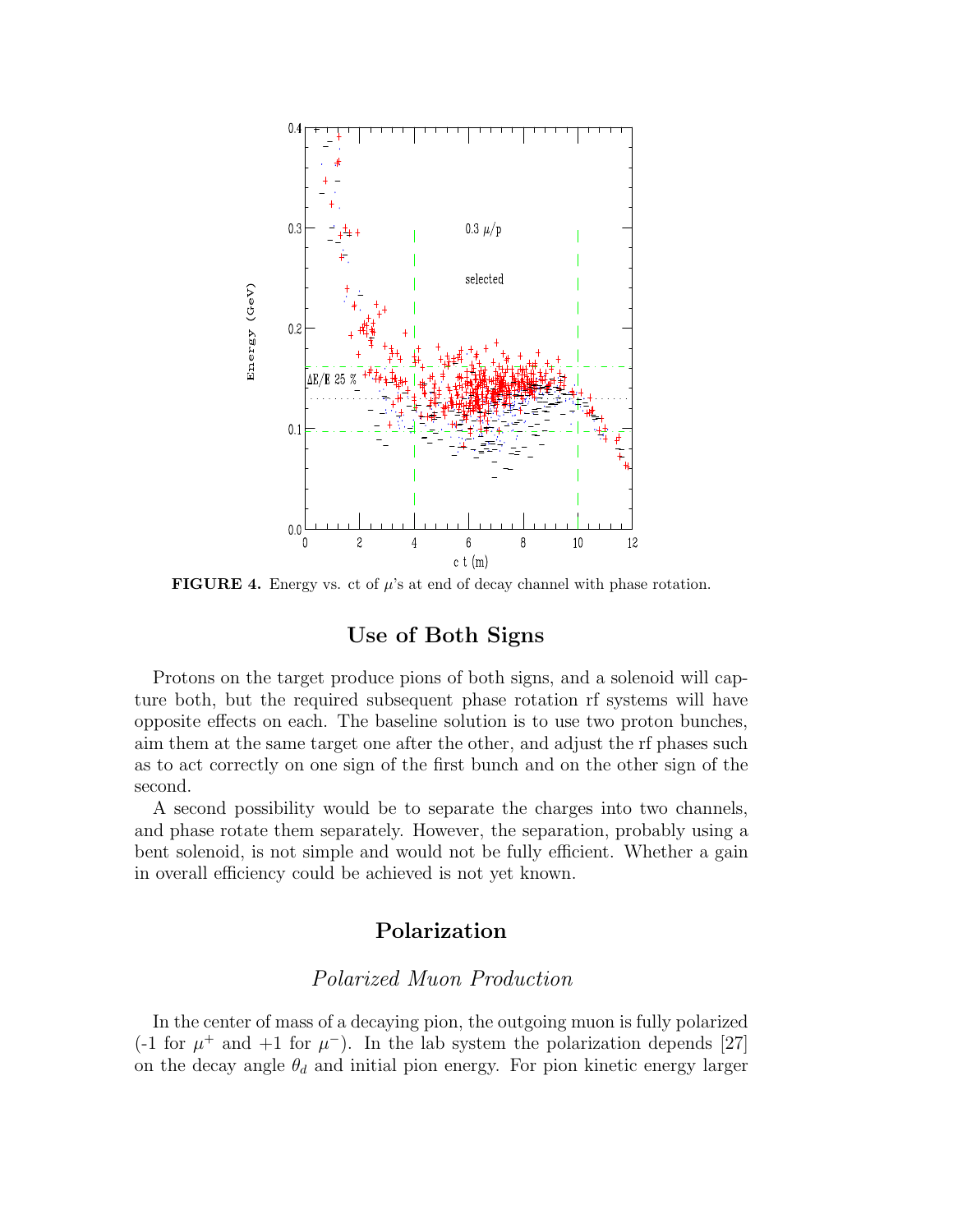than the pion mass, the average is about 20 %, and if nothing else is done, the polarization of the captured muons and phase rotated by the proposed system is approximately this value.

If higher polarization is required, some selection of muons from forward pion decays ( $\cos \theta_d \rightarrow 1$ ) is required. Fig. 4, above, showed the polarization of the phase rotated muons. The polarization  $P > \frac{1}{3}$  $\frac{1}{3}$ ,  $-\frac{1}{3}$  < P <  $\frac{1}{3}$ , and P <  $-\frac{1}{3}$  $rac{1}{3}$  is marked by the symbols  $+$ , . and  $-$  respectively. If a selection is made on the minimum energy of the muons, then greater polarization is obtained. The tighter the cut, the higher the polarization, but the less the fraction  $F_{loss}$  of muons that are selected. Fig. 5 gives the results of a Monte Carlo study.



**FIGURE 5.** Polarization vs  $F_{loss}$  of  $\mu$ 's accepted.

If this selection is made on both beams, and if the proton bunch intensity is maintained, then naturally the muon bunch is reduced by the factor  $F_{loss}$  and the luminosity would fall by  $F_{loss}^2$ . But if, instead, proton bunches are merged so as to obtain half as many bunches with twice the intensity, then the muon bunch intensity is maintained and the luminosity (and repetition rate) falls only as  $F_{loss}$ .

One also notes that the luminosity could be maintained at the full unpolarized value if the proton source intensity could be increased. Such an increase in proton source intensity in the unpolarized case would be impractical because of the resultant excessive high energy muon beam power, but this restriction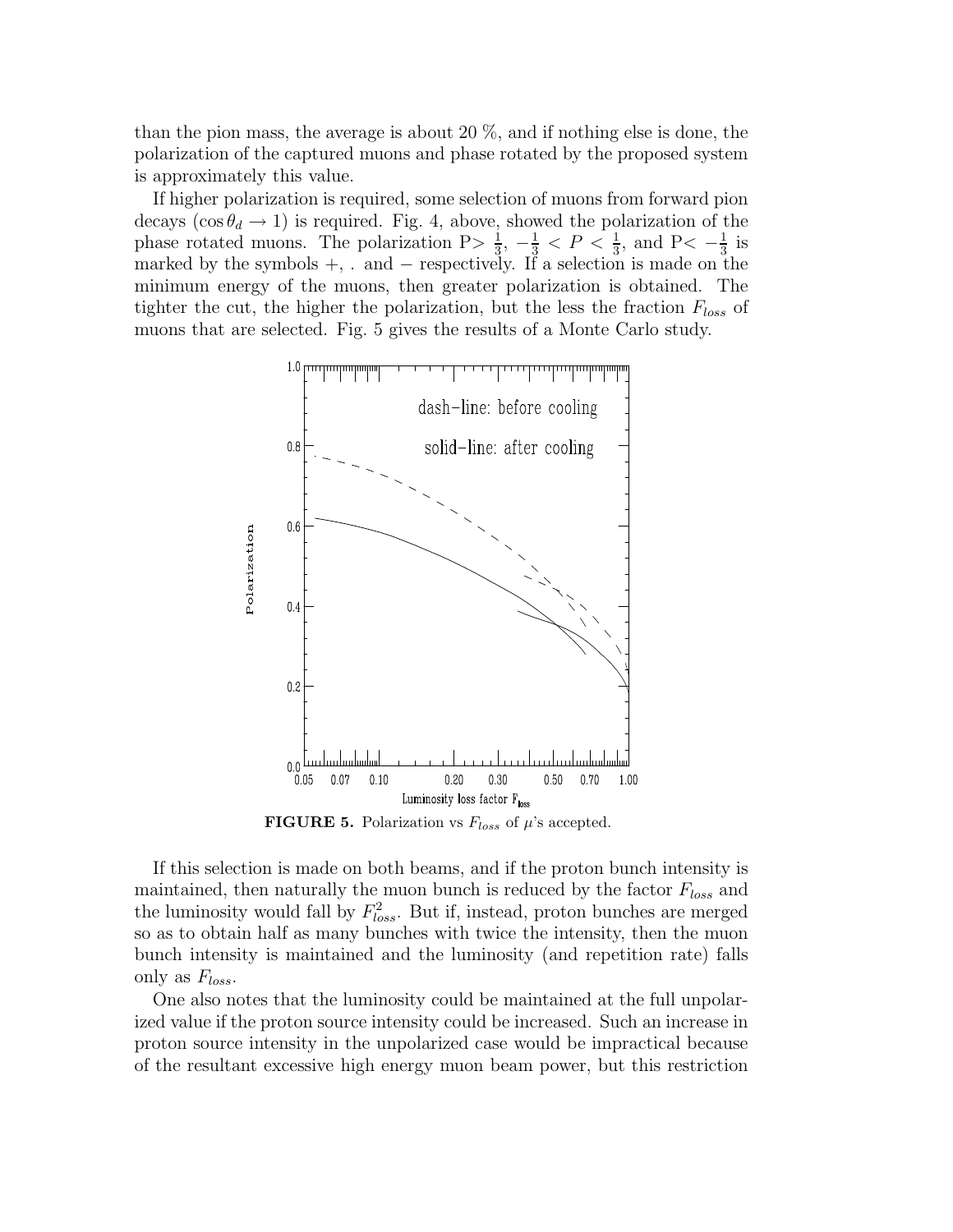does not apply if the increase is used to offset losses in generating polarization.

#### Polarization Preservation

A paper [28] has discussed the preservation of muon polarization in some detail. During the ionization cooling process the muons lose energy in material and have a spin flip probability  $P$ ,

$$
\mathcal{P} \approx \int \frac{m_e}{m_\mu} \beta_v^2 \frac{\Delta E}{E} \tag{1}
$$

where  $\beta_v$  is the muon velocity divided by c, and  $\frac{\Delta E}{E}$  is the fractional loss of energy due to ionization loss. In our case the integrated energy loss is approximately 3 GeV and the typical energy is 150 MeV, so the integrated spin flip probability is close to 10 %. The change in polarization  $\frac{\Delta \mathcal{P}}{\mathcal{P}}$  is twice the spin flip probability, so the reduction in polarization is approximately 20 %. This loss is included in Fig. 5.

During circulation in any ring, the muon spins, if initially longitudinal, will precess by  $(g-2)/2$   $\gamma$  turns per revolution; where  $(g-2)/2$  is 1.166 10<sup>-3</sup>. A given energy spread  $\frac{\Delta\gamma}{\gamma}$  will introduce variations in these precessions and cause dilution of the polarization. But if the particles remain in the ring for an exact integer number of synchrotron oscillations, then their individual average  $\gamma$ 's will be the same and no dilution will occur.

In the collider, bending can be performed with the spin orientation in the vertical direction, and the spin rotated into the longitudinal direction only for the interaction region. The design of such spin rotators appears relatively straightforward, but long. This might be a preferred solution at high energies but is not practical for instance, in the 100 GeV machine. An alternative is to use such a small energy spread, as in the Higgs factory, that though the polarization vector precesses, the beam polarization does not become significantly diluted.

## COOLING

For a collider, the phase-space volume must be reduced within a time of the order of the  $\mu$  lifetime. Cooling by synchrotron radiation, conventional stochastic cooling and conventional electron cooling are all too slow. Optical stochastic cooling [29], electron cooling in a plasma discharge [30] and cooling in a crystal lattice [31] are being studied, but appear difficult. Ionization cooling [32] of muons seems relatively straightforward.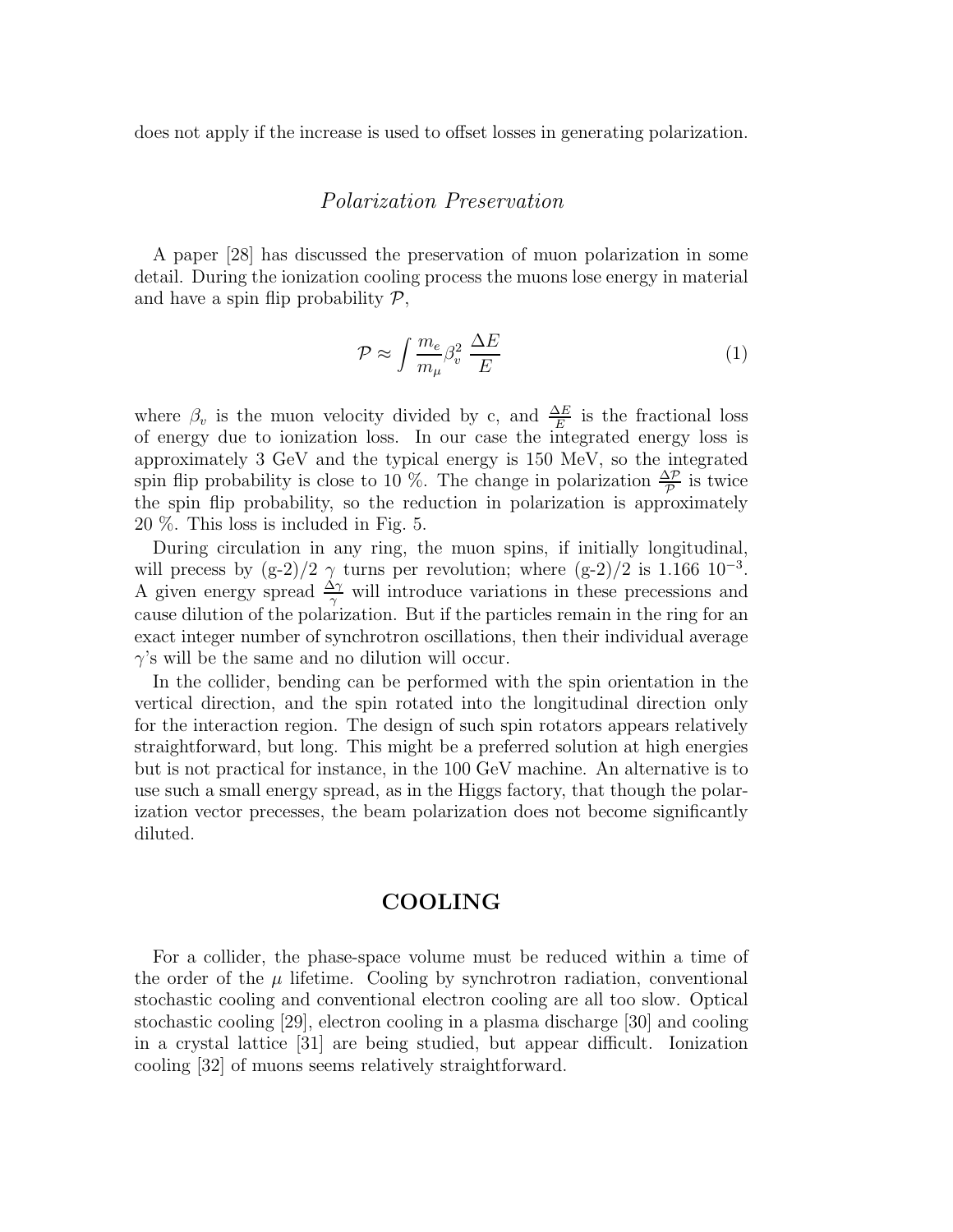#### Ionization Cooling Theory

In ionization cooling, the beam loses both transverse and longitudinal momentum as it passes through a material medium. Subsequently, the longitudinal momentum can be restored by coherent reacceleration, leaving a net loss of transverse momentum.

The approximate equation for transverse cooling (with energies in GeV) is:

$$
\frac{d\epsilon_n}{ds} = -\frac{dE_\mu}{ds} \frac{\epsilon_n}{E_\mu} + \frac{\beta_\perp (0.014)^2}{2 E_\mu m_\mu L_R},\tag{2}
$$

where  $\epsilon_n$  is the normalized emittance,  $\beta_{\perp}$  is the betatron function at the absorber,  $dE_\mu/ds$  is the energy loss, and  $L_R$  is the radiation length of the material. The first term in this equation is the coherent cooling term, and the second is the heating due to multiple scattering. This heating term is minimized if  $\beta_{\perp}$  is small (strong-focusing) and  $L_R$  is large (a low-Z absorber).

The equation for energy spread (longitudinal emittance) is:

$$
\frac{d(\Delta E)^2}{ds} = -2 \frac{d\left(\frac{dE_\mu}{ds}\right)}{dE_\mu} < (\Delta E_\mu)^2 > + \frac{d(\Delta E_\mu)_{\text{straggling}}^2}{ds} \tag{3}
$$

where the first term is the cooling (or heating) due to energy loss, and the second term is the heating due to straggling.

Energy spread can be reduced by artificially increasing  $\frac{d(dE_{\mu}/ds)}{dE_{\mu}}$  by placing a transverse variation in absorber density or thickness at a location where position is energy dependent, i.e. where there is dispersion. The use of such wedges can reduce energy spread, but it simultaneously increases transverse emittance in the direction of the dispersion. Six dimensional phase space is not reduced.

#### Cooling Components

We require a reduction of the normalized transverse emittance by almost three orders of magnitude (from  $1 \times 10^{-2}$  to  $5 \times 10^{-5}$  m-rad), and a reduction of the longitudinal emittance by one order of magnitude. This cooling is obtained in a series of cooling stages. In general, each stage consists of two components:

- 1. a material in a strong focusing (low $\beta_{\perp}$ ) environment alternated with linac accelerators. These components will cool the transverse phase space.
- 2. a lattice that generates dispersion, with absorbing material wedges introduced to interchange longitudinal and transverse emittance.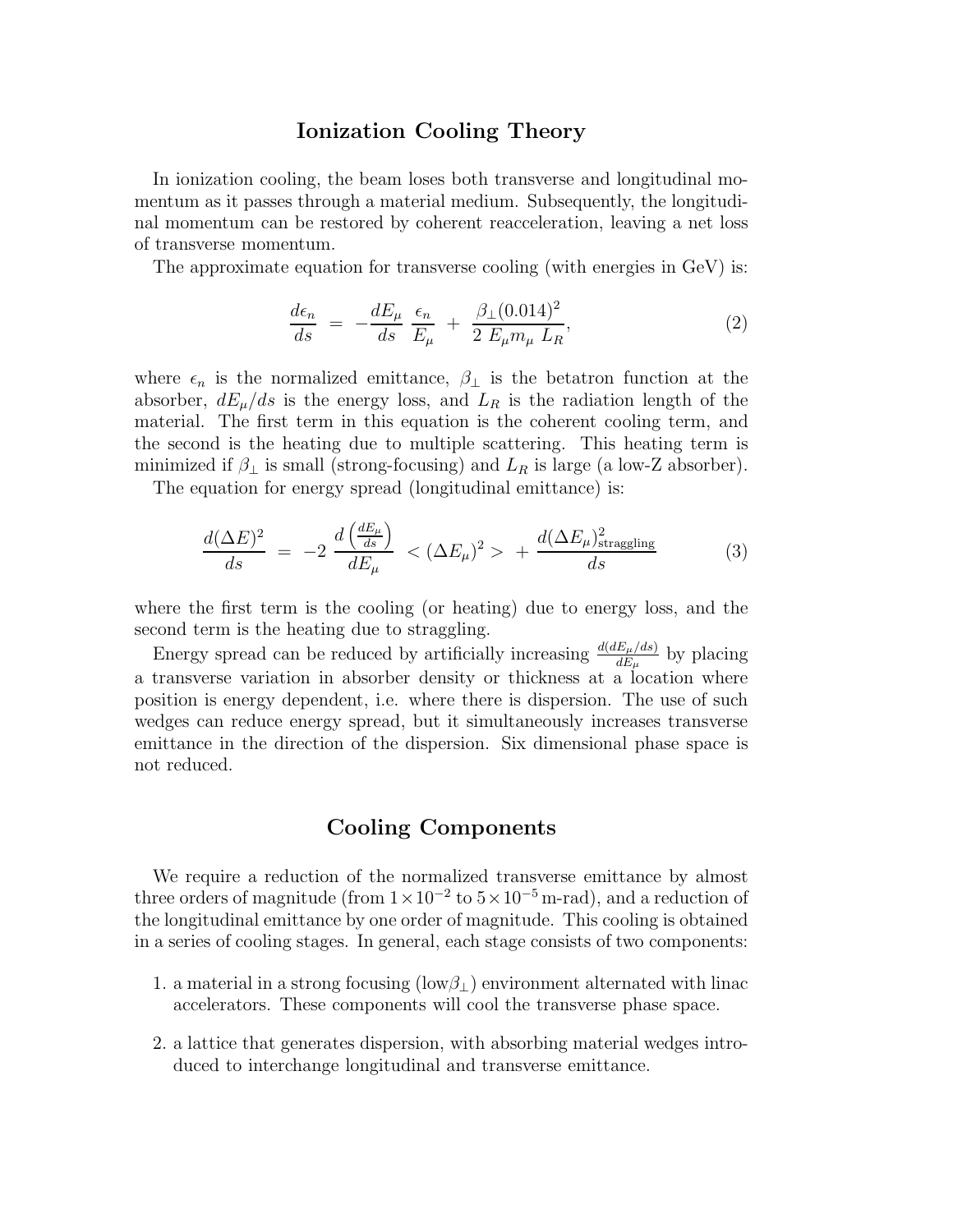Simulations have been performed on examples of each component using the program ICOOL [33] which includes Vavilov distributions (with Landau and Gaussian limits) for  $dE/dx$ , and Moliere scattering distributions (with Rutherford limit). The only effects which are not yet included are spacecharge and wake-field effects. Analytic vacuum calculations indicate that these effects should be significant, but not overwhelming. A correct simulation must be done before we are assured that no real problems exist.

#### Transverse Cooling

The baseline solution for the first component involves the use of liquid hydrogen absorbers in strong solenoid focusing fields, interleaved with short linac sections. The solenoidal fields in succesive absorbers must be reversed to avoid build up of the canonical angular momentum. Fig. 6 shows the cross section of one cell of such a system. The top plot in Fig. 7 shows the reduction of transverse emittance in 10 such cells (20 m); the middle one shows the increase in longitudinal emittance induced by straggling and the adverse dependence of  $dE/dx$  with energy; while the bottom one shows the overall reduction in 6-dimensional emittance. This simulation has been confirmed, with minor differences by the codes double precision GEANT [34] and PARMELA [35].

Using 30 T solenoids at the end of a cooling sequence can attain a transverse emittance of 190 mm mrad and a six dimensional emittance of  $30 \times 10^{-12}$  m<sup>3</sup>  $(cf.280$  mm mrad and  $170 \times 10^{-12}$  m<sup>3</sup>, respectively required for a Higgs factory).

Other solutions, e.g. rapidly alternating solenoids and LiH absorbers [36] and current carrying Li rods have been and will continue to be studied, but do not appear to be required to meet the baseline parameters (see below).

#### Linac

The linacs used in the above simulations has a frequency of 805 MHz and required an accelerating gradient (peak phase) of 24 MV/m. The current designs use cavities separated by thin Be foils,  $\frac{2\pi}{3}$  or  $\frac{2\pi}{4}$  phase advanced per cavity, and powered in 3 of 4 separate interleaved side-coupled standing-wave systems [37,38]. In order to reduce power source requirements the cavities may be operated at liquid nitrogen temperatures.

#### Longitudinal-Transverse Exchange

The exchange of longitudinal and transverse emittance requires dispersion in a large acceptance channel. One way of achieving this is in a bent solenoid. Fig. 8 shows transverse positions vs.their momenta: a) before the bend, b) after the bend, and c) after hydrogen wedges. The rms momentum spread in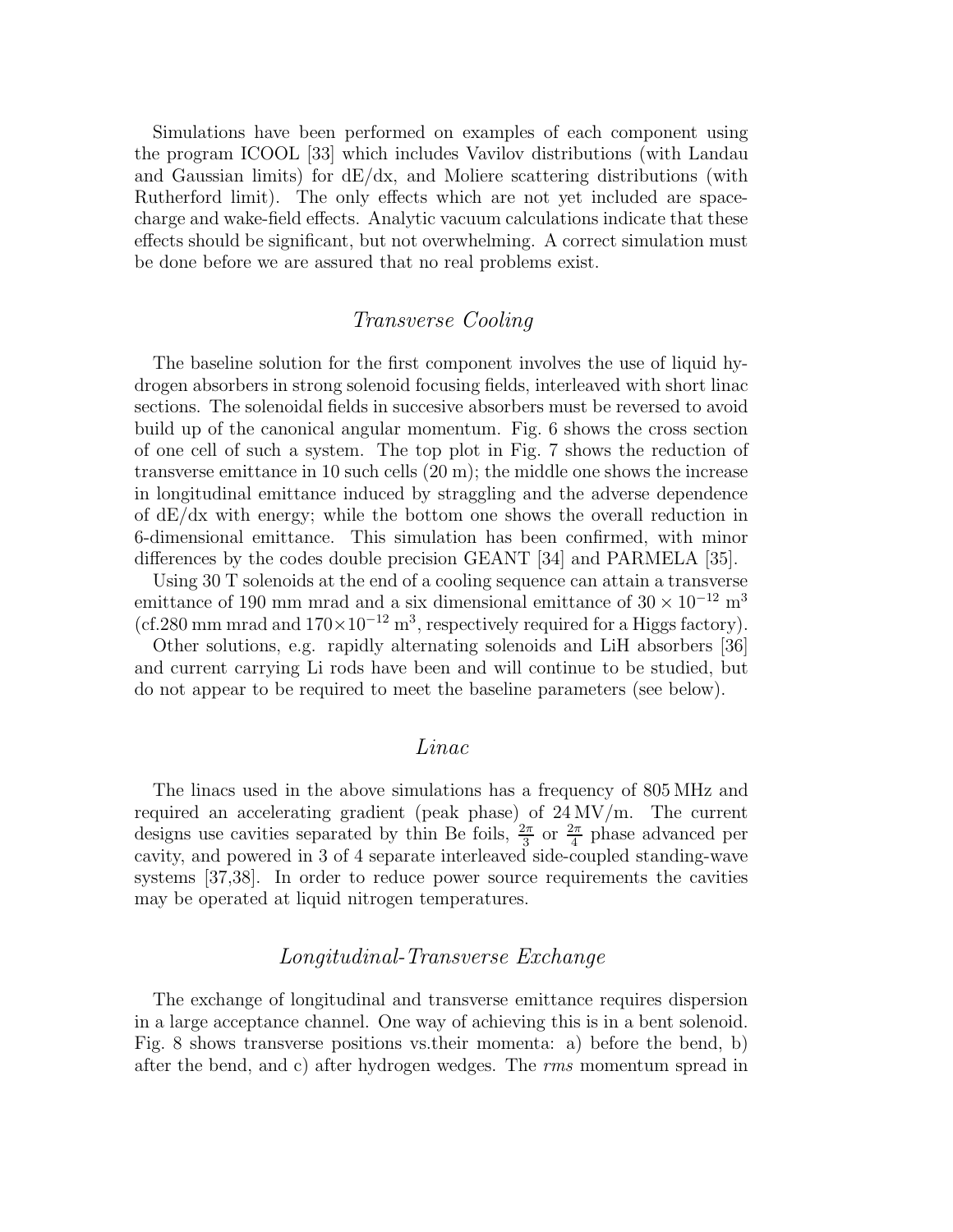

FIGURE 6. The cross section of one cell of an alternating solenoid cooling system

this example is reduced from  $8 \text{MeV}/c$  to  $4.6 \text{ MeV}/c$  with an accompanying approximate equivalent increase in the x-y emittance.

Emittance exchange in solid wedges in the presence of ideal dispersion has also been simulated using SIMUCOOL [39]. Dispersion generation by weak focussing spectrometers [40] and dipoles with solenoids [41] are also studied.

## Cooling System

The required total 6 dimensional cooling is about  $10<sup>6</sup>$ . Since a single stage, as illustrated above, gives a factor of 2 reduction, about 20 such stages are required. The total length of the system would be of the order of 500 m, and the total acceleration would be of the order of 6 GeV. The fraction of muons remaining at the end of the cooling system is estimated to be  $\approx 60\%$ .

In a few of the later stages, current carrying lithium rods might replace item (1) above. In this case the rod serves simultaneously to maintain the low  $\beta_{\perp}$ , and attenuate the beam momenta. Similar lithium rods, with surface fields of 10 T , were developed at Novosibirsk (BINP) and have been used as focusing elements at FNAL and CERN [42,43]. Cooling in beam recirculators could lead to reduction of costs of the cooling section [40].

#### ACCELERATION

Following cooling and initial bunch compression, the beams must be rapidly accelerated. A sequence of linacs would work, but would be expensive, some form of circulating acceleration is preferred. At lower energies, the acceleration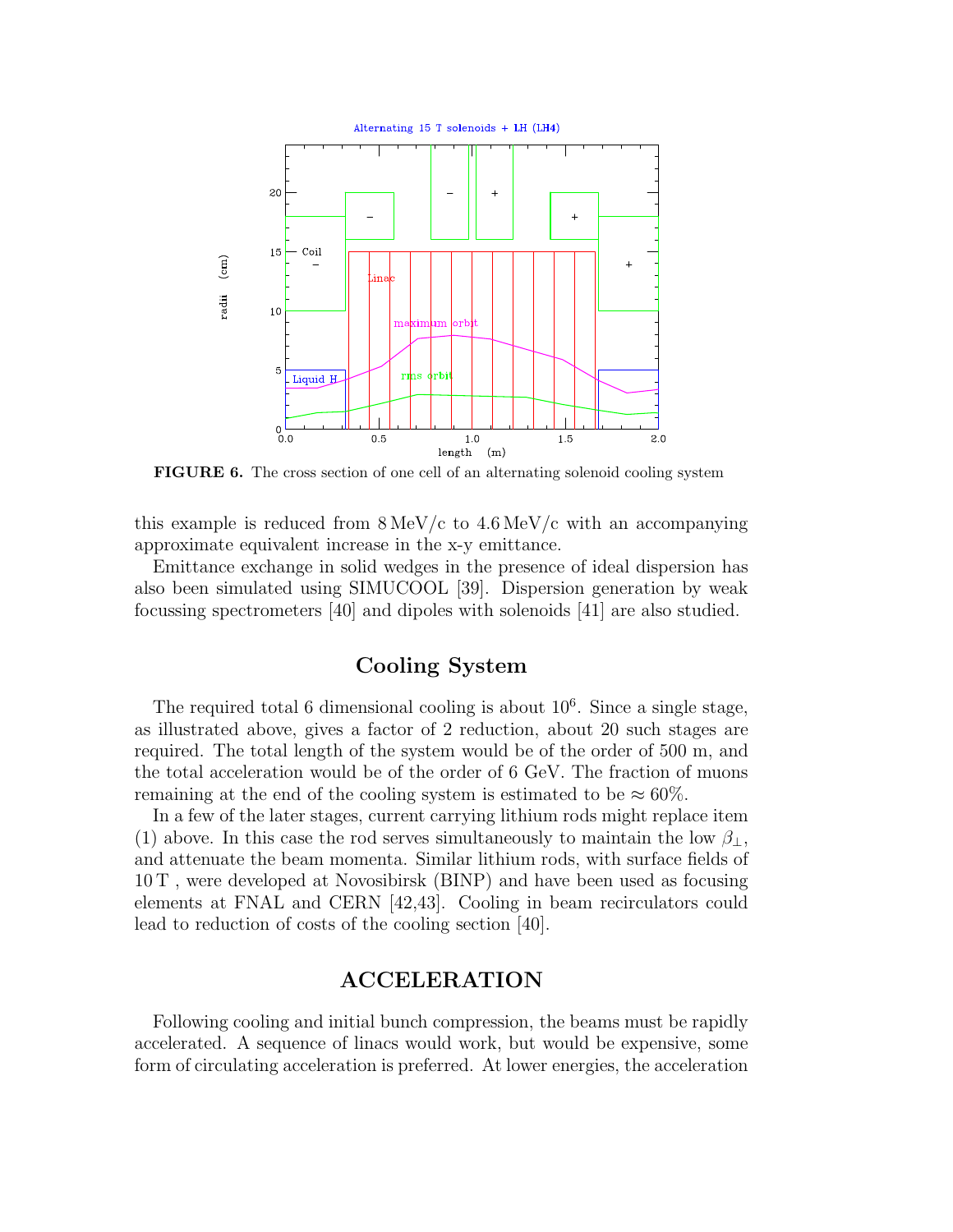

FIGURE 7. Emittance vs. length in 10 alternating solenoid cells; TOP: transverse emittance; MIDDLE: longitudinal emittance; and BOTTOM: 6-dimensional emittance

time is so short that any form of magnet ramping is probably impractical. The conservative option is to use a sequence of recirculating accelerators (similar to that used at TJNL), but fixed frequency alternating gradient acceleration (FFAG) is also being studied [44]. At higher energies, it is probably more economical to use fast rise time pulsed magnets in more conventional synchrotrons [45].

## Scenarios

Tbs. 4 and 5 give an example of possible sequences of accelerators for a 100 GeV Higgs Factory and a 3 TeV collider. In both cases, following initial linacs, recirculating accelerators are used. Designs [46] have been made of multiple aperture superconducting magnets for use in recirculating acceleration. The use of such magnets was not assumed in the scenarios, but they would reduce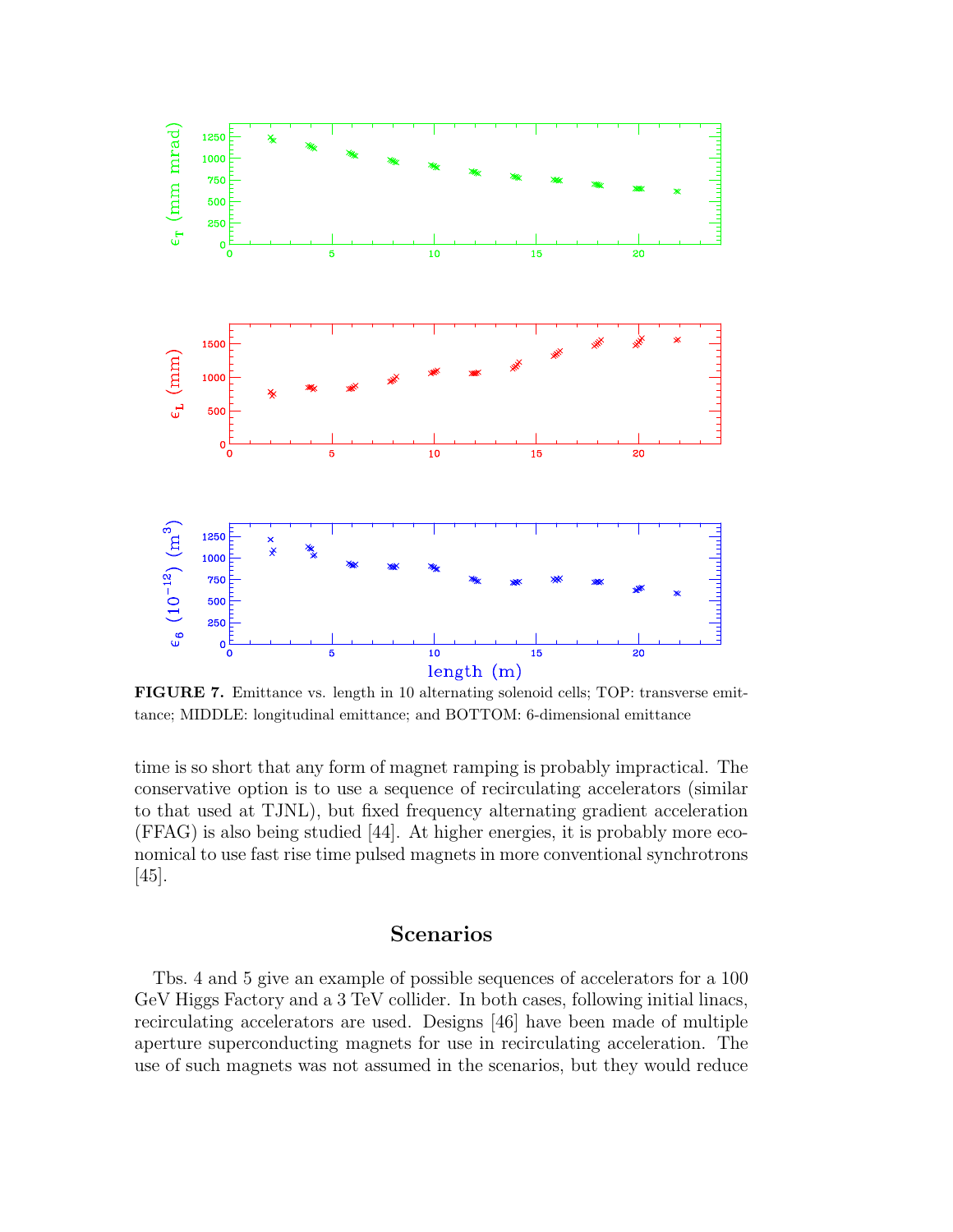

FIGURE 8. Transverse trajectory positions vs.their momenta: a) before the bend, b) after the bend, and c) after hydrogen wedges.

the diameter of the recirculating accelerator ring and lower particle loss from decay.

In the high energy case, the final three stages use pulsed magnet synchrotrons. If only pulsed magnets were used the power consumed by a ring would be high and its circumference large, but a hybrid ring with alternating pulsed warm magnets and fixed superconducting magnets appears practical. In the example, the last two such rings are located in the same tunnel with differing ratios of pulsed to fixed magnets. The fixed magnets are superconducting at 8 T; the pulse d magnets are warm with fields that swing from  $-2$  T to  $+2$  T.

In both cases, except for the earliest stages, superconducting rf is employed. The reason for this, in the earlier stage, is that the instantaneous acceleration power requirement is very high, and the use of superconducting cavities allows a longer rf fill time and a reduced rf power source requirement. For the higher energy accelerators the use of superconducting cavities is dictated by the need to achieve high wall to beam efficiency.

A study [47] tracked particles through a similar sequence of recirculating accelerators and found a dilution of longitudinal phase space of the order of 10% and negligible particle loss.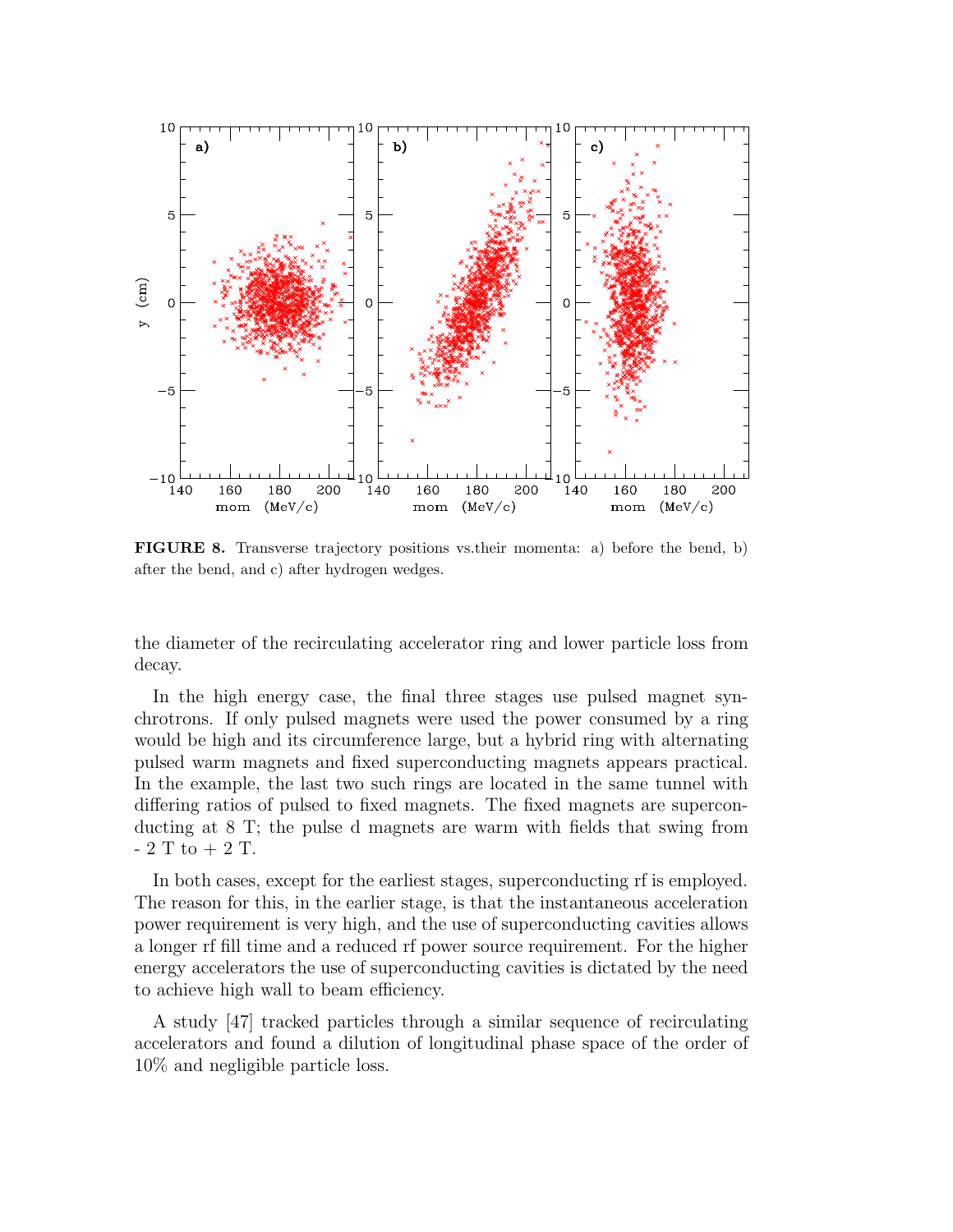| acc type                     |                  | linac  | linac        | recirc         | recirc         | recirc         | sums  |
|------------------------------|------------------|--------|--------------|----------------|----------------|----------------|-------|
| rf type                      |                  | sledCu | sledCu       | sledCu         | sledCu         | SC Nb          |       |
| $E_{init}$                   | $(\mathrm{GeV})$ | 0.10   | 0.20         | 0.70           | $\overline{2}$ | 7              |       |
| $E_{final}$                  | GeV)             | 0.20   | 0.70         | $\overline{2}$ | $\overline{7}$ | 50             |       |
| circ                         | $\rm(km)$        | 0.04   | 0.07         | 0.06           | 0.18           | 1.21           | 1.57  |
| turns                        |                  | 1      | $\mathbf{1}$ | 8              | 10             | 11             |       |
| decay loss                   | $(\%)$           | 2.31   | 3.98         | 6.74           | 7.77           | 9.88           | 27.29 |
| $\mathrm{decay}$ heat        | W/m              | 0.85   | 1.88         | 10.50          | 12.39          | 12.14          |       |
| $B_{fixed}$                  | $(\mathrm{T})$   |        |              | $\overline{2}$ | $\mathfrak{D}$ | $\mathfrak{D}$ |       |
| pipe width                   | $\,\mathrm{cm}$  |        |              | 30.66          | 21.22          | 10.44          |       |
| pipe ht                      | cm               |        |              | 10             | 8              | 4.30           |       |
| rf freq                      | (MHz)            | 90     | 90           | 120            | 170            | 400            |       |
| $\mathrm{acc}/\mathrm{turn}$ | (GeV)            | 0.20   | 0.40         | 0.17           | 0.50           | $\overline{4}$ |       |
| acc time                     | $(\mu s)$        |        |              | $\mathbf{1}$   | 6              | 43             |       |
| acc Grad                     | (MV/m)           | 8      | 8            | 8              | 10             | 15             |       |
| grad sag                     | $\%$             |        |              | 13.08          | 16.82          | 27.15          |       |
| rf time                      | ms               | 0.55   | 0.56         | 0.37           | 0.24           | 2.04           |       |
| peak rf $/m$                 | (MW/m)           | 2.72   | 2.56         | 2.21           | 4.40           | 0.20           |       |
| ave rf power                 | MW               | 0.61   | 1.10         | 0.28           | 0.88           | 1.99           | 4.88  |
| total wall p                 | MW               | 4.71   | 8.50         | 1.67           | 5.20           | 5.87           | 25.94 |
| beam power                   | MW               | 0.00   | 0.01         | 0.03           | 0.12           | 0.92           | 1.08  |
| wall-beam eff                | %                | 0.06   | 0.15         | 1.93           | 2.22           | 15.62          | 4.16  |

TABLE 4. Parameters Higgs Factory (100 GeV) Accelerators

## COLLIDER STORAGE RING

After acceleration, the  $\mu^+$  and  $\mu^-$  bunches are injected into a separate storage ring. The highest possible average bending field is desirable, to maximize the number of revolutions before decay, and thus maximize the luminosity. Collisions would occur in one, or perhaps two,  $\text{low-}\beta^*$  interaction areas. Parameters of the rings were given earlier in Tb. 1.

#### Lattice Design

In order to maintain the required short bunches, without excessive rf, approximately isochronous Flexible Momentum Compaction lattices [48] would be used.

In the high energy cases, the required betas at the intersection point are very small (e.g.  $\beta^* = 3$  mm for 4 TeV), and the quadrupoles needed to generate them are large (20-30 cm diameter). At 100 GeV, the betas are not so small and the quadrupoles are more conventional, but in both cases it has been found that local chromatic correction is essential [49].

Preliminary lattices have been designed for both 4 TeV and 0.5 TeV machines [50], and several designs now exist for the 100 GeV case. Fig. 9 gives the dynamic aperture of one such lattice [51] for the required 1000 turns.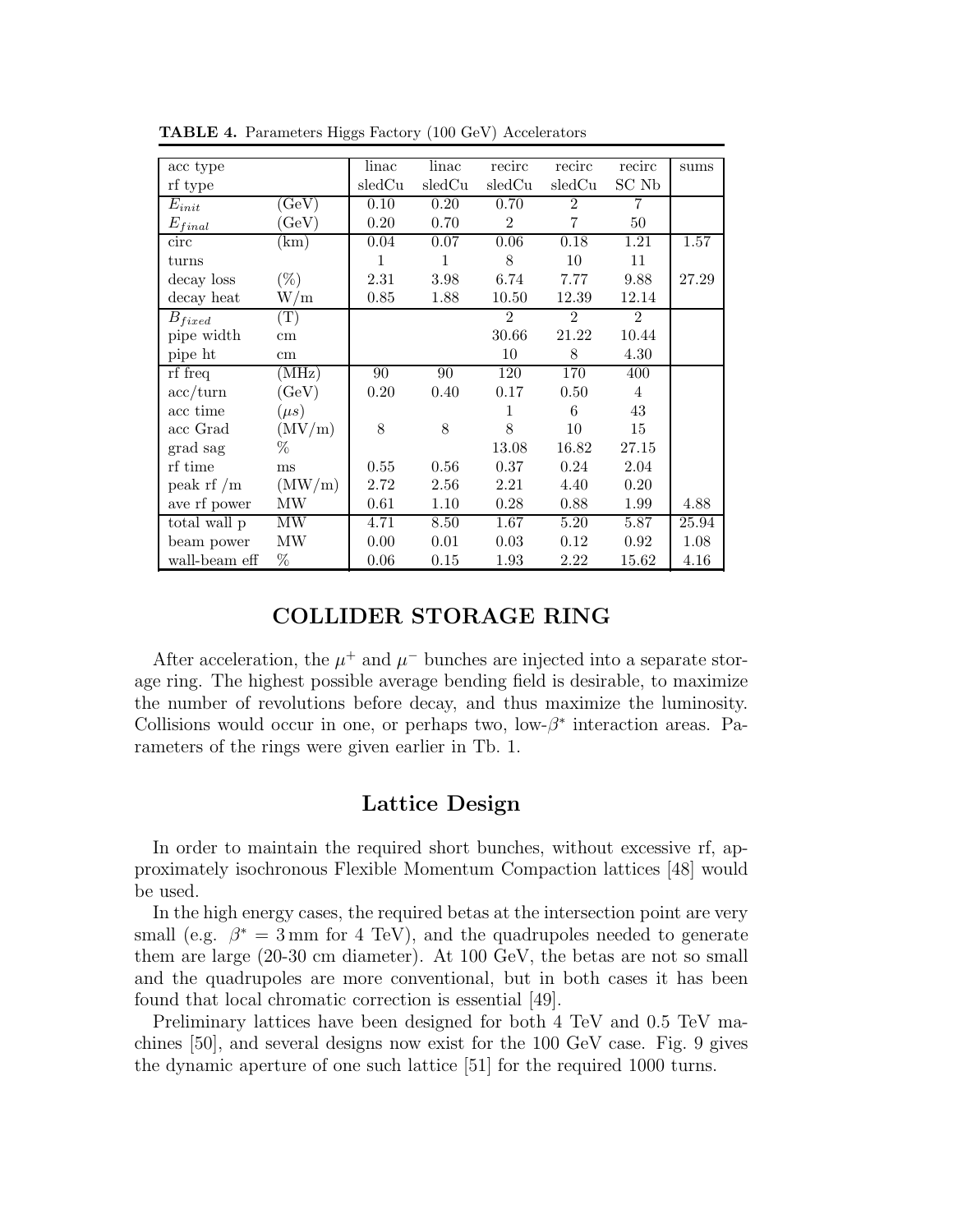| acc type            |                                 | $\overline{\text{lin}}$ ac | recirc         | recirc                            | recirc                            | pulsed            | pulsed         | pulsed         | sums      |
|---------------------|---------------------------------|----------------------------|----------------|-----------------------------------|-----------------------------------|-------------------|----------------|----------------|-----------|
| magnet type         |                                 |                            | warm           | $\ensuremath{\text{warm}}\xspace$ | $\ensuremath{\text{warm}}\xspace$ | warm              | hybrid         | hybrid         |           |
| rf type             |                                 | sledCu                     | sledCu         | sledCu                            | SC Nb                             | SC Nb             | SC Nb          | SC Nb          |           |
| $E_{init}$          | GeV                             | 0.10                       | 0.70           | $\overline{2}$                    | $\overline{7}$                    | 50                | 200            | 1000           |           |
| $E_{final}$         | GeV)                            | 0.70                       | $\,2$          | $\overline{7}$                    | $50\,$                            | 200               | 1000           | 1500           |           |
| circ                | $\rm(km)$                       | 0.07                       | 0.12           | 0.25                              | 1.16                              | 4.65              | 11.30          | 11.36          | 28.93     |
| turns               |                                 | $\,2$                      | 8              | $10\,$                            | $11\,$                            | $15\,$            | $27\,$         | $17\,$         |           |
| decay loss          | $(\%)$                          | 6.11                       | 12.11          | 10.38                             | 9.53                              | 10.68             | 10.07          | 2.65           | 47.68     |
| decay heat          | W/m                             | 3.46                       | 14.20          | 16.03                             | 15.49                             | 19.44             | 30.97          | 18.09          |           |
| pulsed $B_{max}$    | $(\mathrm{T})$                  |                            |                |                                   |                                   | $\overline{2}$    | $\overline{2}$ | $\overline{2}$ |           |
| $B_{fixed}$         | (T)                             |                            | 0.70           | 1.20                              | $\overline{2}$                    | $\overline{2}$    | $8\,$          | $8\,$          |           |
| ramp freq           | (kHz)                           | 900                        | 109            | 40.02                             | 7.99                              | 1.43              | 0.33           | 0.53           |           |
| sig beam            | cm                              | 0.59                       | 0.51           | 0.39                              | 0.25                              | $\overline{0.11}$ | 0.08           | 0.06           |           |
| sig width           | $\,\mathrm{cm}$                 |                            | 3.03           | $3.65\,$                          | $3.85\,$                          | $1.36\,$          | 0.59           | 0.18           |           |
| mom compactn        | $\%$                            |                            | $-1$           | $-2$                              | $-2$                              | $-1$              | $-1$           | $-1$           |           |
| pipe width          | $\,\mathrm{cm}$                 |                            | 30.31          | 36.49                             | 38.53                             | 13.63             | 5.86           | $\sqrt{3}$     |           |
| pipe ht             | cm                              |                            | 10             | $8\,$                             | 4.30                              | $\sqrt{3}$        | 3              | $\overline{3}$ |           |
| rf freq             | (MHz)                           | 90                         | 50             | 90                                | 200                               | 800               | 1300           | 1300           |           |
| acc/turn            | (GeV)                           | 0.40                       | 0.17           | 0.50                              | $\overline{4}$                    | 10                | 30             | 30             |           |
| acc time            | $(\mu s)$                       |                            | $\overline{3}$ | 8                                 | 41                                | 232               | 1004           | 631            |           |
| eta                 | $(\%)$                          | 0.73                       | 0.22           | 0.33                              | 0.44                              | 10.15             | 14.37          | 12.92          |           |
| acc Grad            | (MV/m)                          | $8\,$                      | $8\,$          | $10\,$                            | $15\,$                            | $15\,$            | $25\,$         | $25\,$         |           |
| synch rot's         |                                 | 0.54                       | 0.82           | 1.91                              | 9.16                              | 27.07             | 76.78          | $31.30\,$      |           |
| phase slip          | $\deg$                          |                            | 6.90           | 4.62                              | $5.35\,$                          | 1.64              |                |                |           |
| cavity rad          | (cm)                            | 122                        | $220\,$        | 134                               | $76.52\,$                         | 19.13             | 11.77          | 11.77          |           |
| loading             | $\%$                            | 4.23                       | 6.22           | 11.98                             | 16.54                             | 210               | 527            | 296            |           |
| grad sag            | %                               |                            | 3.16           | 6.18                              | 8.65                              |                   |                |                |           |
| rf time             | $_{\rm msec}$                   | $0.56\,$                   | $1.35\,$       | 0.59                              | 2.04                              | 0.40              | $1.25\,$       | 0.96           |           |
| peak rf $/m$        | (MW/m)                          | $2.56\,$                   | 3.43           | $6.05\,$                          | $\rm 0.81$                        | $\rm 0.91$        | $0.56\,$       | $0.50\,$       |           |
| ave rf power        | $\ensuremath{\text{MW}}\xspace$ | 1.11                       | $1.54\,$       | 2.84                              | 7.20                              | 6.32              | 21.91          | 15.07          | $55.99\,$ |
| $\mathbf{r}$ f wall | $\operatorname{MW}$             | 8.50                       | $\ \, 9.05$    | 16.69                             | $21.18\,$                         | 18.59             | 44.72          | 30.76          | 149       |
| magnet ps           | $\overline{\mathrm{MJ}}$        |                            |                |                                   |                                   |                   | 34.31          | 13.19          | 47.51     |
| magnet wall         | $\operatorname{MW}$             |                            |                |                                   |                                   |                   | 3.7            | $1.4\,$        | $5.1\,$   |
| total wall          | MW                              | 8.50                       | 9.05           | 16.69                             | 21.18                             | 18.59             | 48.4           | 32.2           | 155       |
| beam power          | MW                              | 0.02                       | 0.04           | 0.15                              | 1.17                              | 3.68              | 17.54          | 9.86           | 32.47     |
| wall-beam eff       | $\%$                            | 0.26                       | 0.49           | 0.91                              | $5.51\,$                          | 19.81             | 39.23          | 32.06          | 21.72     |

TABLE 5. Parameters 3 TeV Collider Accelerators

# Scraping

Collimation schemes have been designed [52] for colliders at both high and low energies. At low energies, as in the Higgs Factory, tungsten collimators have been shown to be effective. At higher energies, the muons are scattered, but not stopped, by such collimators. For this case it has been shown that electrostatic septa followed by sweeping magnets could effectively extract the tail muons. Lattices [50] have been designed incorporating these systems.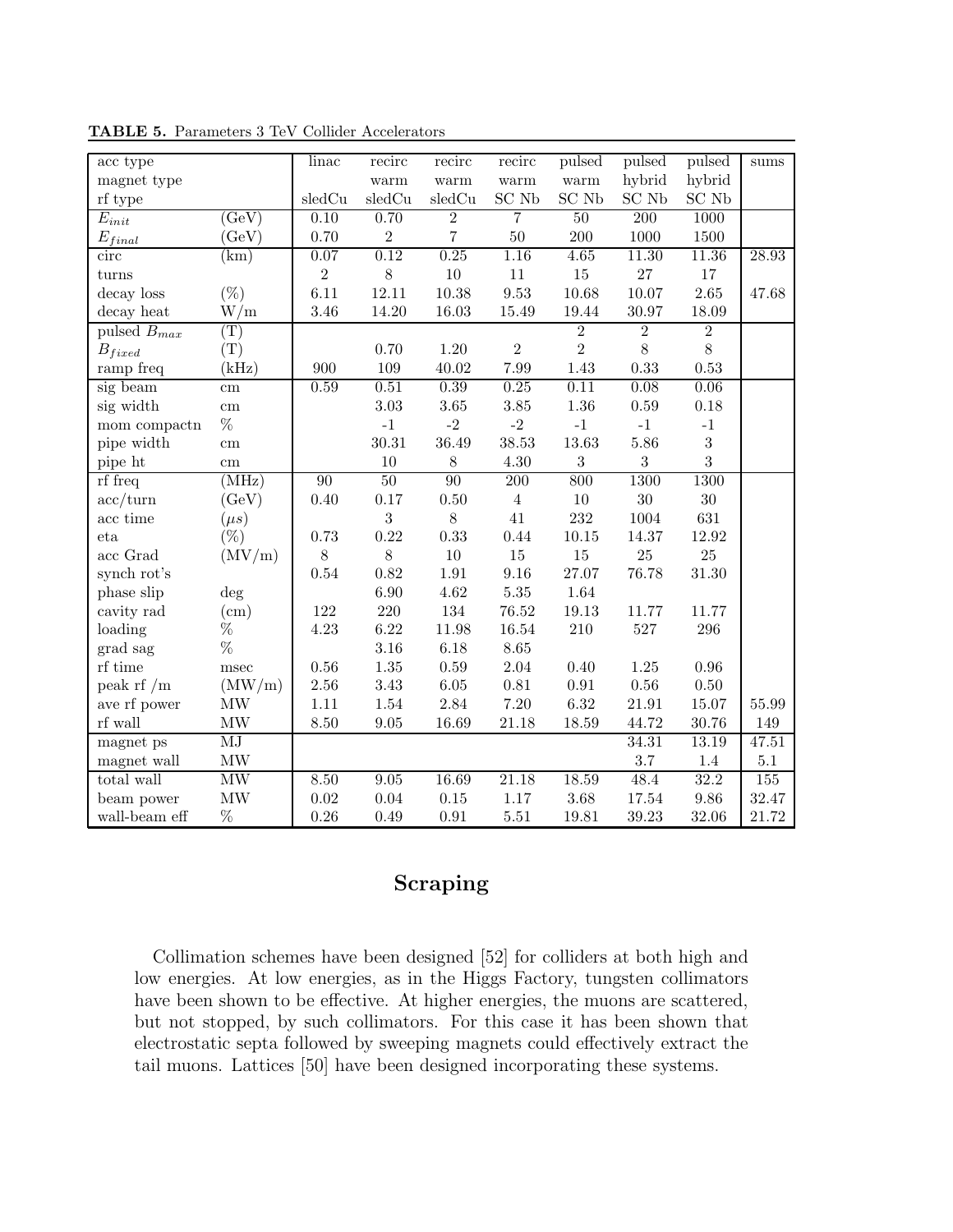

FIGURE 9. Dynamical aperture after 100 turns.

## Instabilities

The studies [53,54] have considered beam emittance growth due to beambeam tune shift, and both, althought some assumptions were made, predict negligible effects in 1000 tunes at the values shown in Tb. 1.

A study [55] has examined the resistive wall impedance longitudinal instabilities in rings at several energies. At the higher energies and larger momentum spreads, solutions were found with small but finite momentum compaction, and moderate rf. For the special case of the Higgs Factory, with its very low momentum spread, a solution was found with no synchrotron motion, but rf provided to correct the first order impedance generated momentum spread. The remaining off momentum tails, that would not affect the luminosity, but which might generate background, could be removed by a higher harmonic rf correction.

Given the very slow, or nonexistent synchrotron oscillations, the transverse beam breakup instability is significant. But this instability can be stabilized using rf quadrupole [56] induced BNS damping. For instance, in the 3 TeV case, to stabilize the resistive wall instability, the required tune spread, calculated [57] using the two particle model approximation, for a 1 cm radius aluminum pipe, is only  $1.58 \times 10^{-4}$ .

However, this application of the BNS damping to a quasi-isochronous ring, and other head-tail instabilities due to the chromaticities  $\xi$  and  $\eta_1$ , needs more careful study.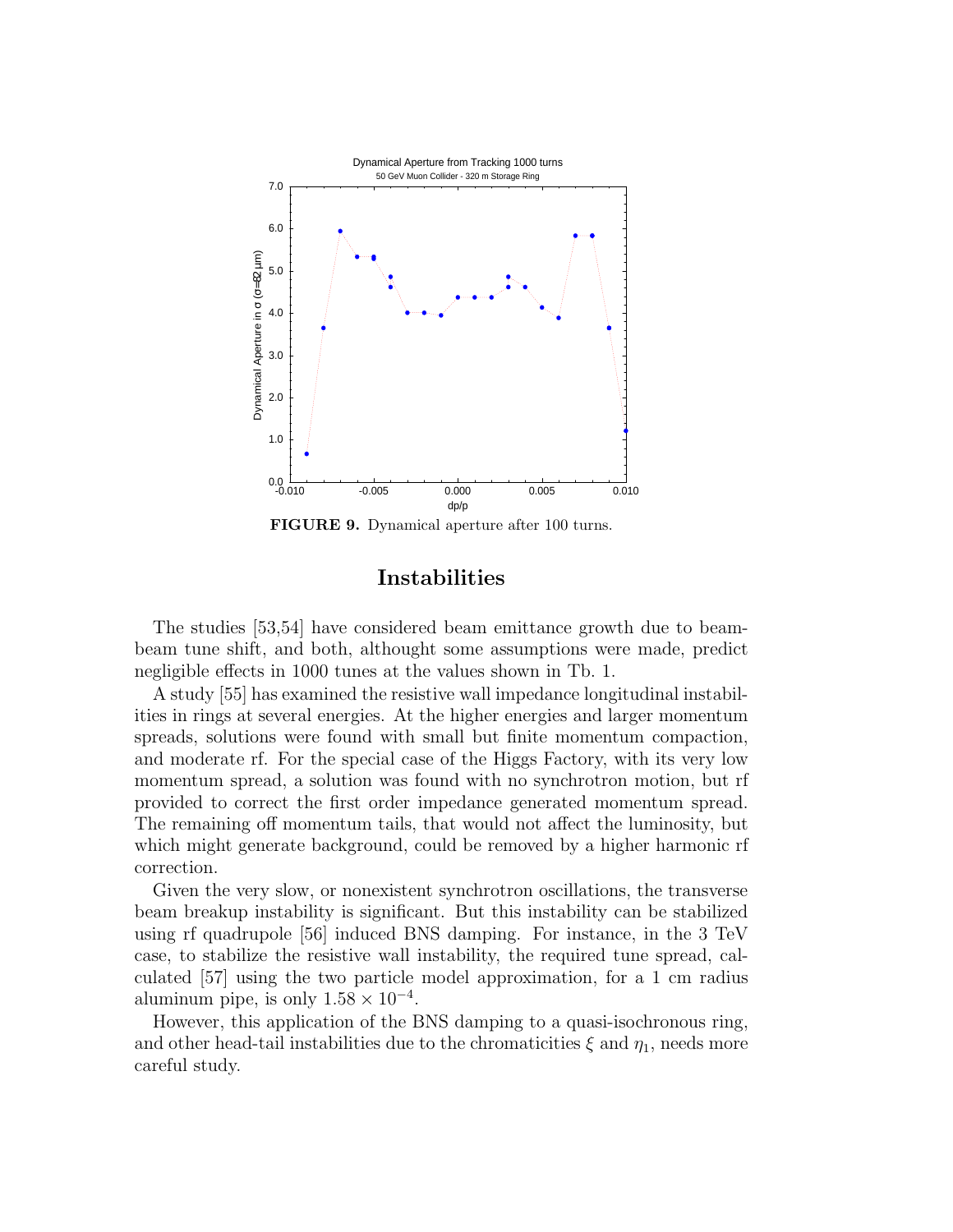#### Bending Magnet Design



FIGURE 10. Power penetrating tungsten shields vs. their thickness for, a) a 4 TeV, and b) a 100 GeV, Collider.

The magnet design is complicated by the fact that the  $\mu$ 's decay within the rings  $(\mu^- \to e^- \overline{\nu_e} \nu_\mu)$ , producing electrons whose mean energy is approximately 0.35 that of the muons. With no shielding, the average power deposited per unit length would be about 2 kW/m in the 4 TeV machine, and 300 W/m in the 100 GeV Higgs factory. Fig. 10 shows the power penetrating tungsten shields of different thickness. One sees that 3 cm in the low energy case, or 6 cm at high energy would reduce the power to below 10 W/m which can reasonably be taken by superconducting magnets.

The quadrupoles could use warm iron poles placed as close to the beam as practical. The coils could then be either superconducting or warm, placed at a greater distance from the beam and shielded from it by the poles.

## NEUTRINO RADIATION

Bruce King [60] has shown that the surface radiation dose  $D_B(Sv)$  in a time  $t(s)$ , in the plane of a bending magnet of field  $B(T)$ , in a circular collider with beam energy  $E(TeV)$ , average bending field  $\langle B(T) \rangle$ , at a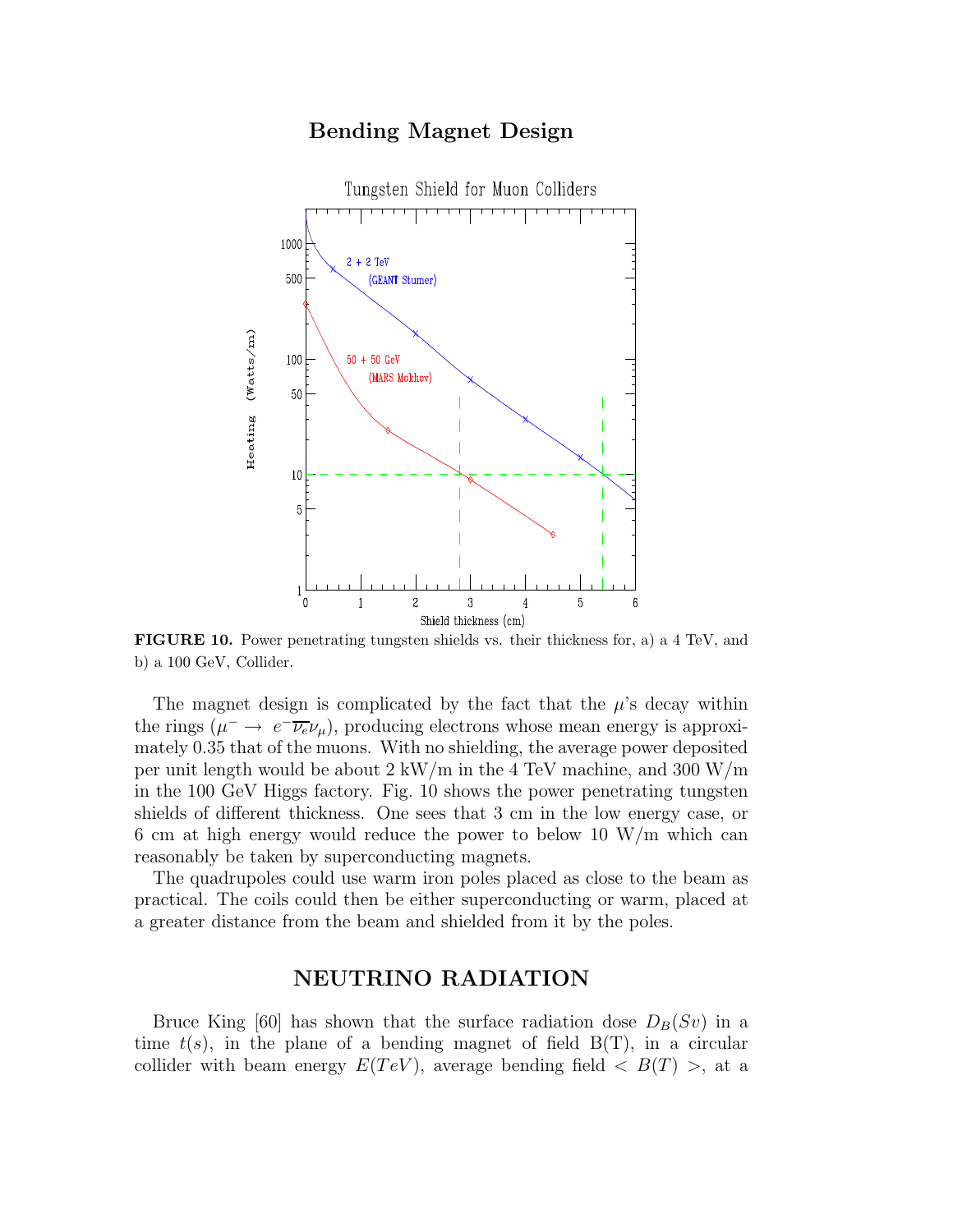depth  $d(m)$  (assuming a spherical earth), with muon current (of each sign) of  $I(\text{muons/sec/sign})$  is given by:

$$
D_B \approx 4.4 \, 10^{-24} \, \frac{I_\mu \, E^3 \, t}{d} \, \frac{}{B} \, t
$$

and that the dose  $D<sub>S</sub>$  at a location on the surface, in line with a high beta straight section of length  $\ell$  is:

$$
D_S \approx 6.7 \ 10^{-24} \ \frac{I_\mu \ E^3 \ t}{d} \ \ell < B > t
$$

The first formula has been confirmed by a Monte Carlo simulation using the MARS code [61]. In all cases it is assumed that the average divergence angles satisfy the condition:  $\sigma_{\theta} \ll \frac{1}{\gamma}$ . This condition is not satisfied in the straight sections approaching the IP, and these regions, despite their length, do not contribute a significant dose.

For the 3 TeV parameters given in Tb. 1 (muon currents  $I = 6 \times 10^{20} \mu^{-}/yr$ ,  $\langle B \rangle = 6T$ ,  $B = 10T$ , and taking the federal limit on off site radiation Dose/year,  $D_{Fed}$  to be 1 mSv/year (100 mrem/year), then the dose  $D_B$  per year (defined as  $10^7$  s), in the plane of a bending dipole is:

$$
D_B = 1.07 \; 10^{-5} \; (Sv) \; \approx 1\% \; D_{Fed}
$$

and for a straight section of length 0.6 m is:

$$
D_B = 9.7 \ 10^{-5} \ (Sv) \approx 10\% \ D_{Fed}
$$

which may be taken to be a reasonable limit.

Special care will be required in the lattice design to assure that no field free region longer than this is present. But it may be noted that the presence of a field of even 1 T over any length, is enough to reduce the dose to the 10 % Federal limit standard. For machines above 3 TeV, the muon current would probably have to be reduced.

For lower energy machines, the requirements get rapidly easier: a 0.5 TeV at 500 m depth could have 130 m straight sections, or if at 100 m depth 25 m lengths, for the same surface dose. For a 100 GeV machine the doses are negligible.

## DETECTOR BACKGROUND

There will be backgrounds in the detector from the decay of muons in the ring and approaching the IP. A recent study [58] of electromagnetic, hadronic and muon components of the background has been done using the GEANT codes [59]. This study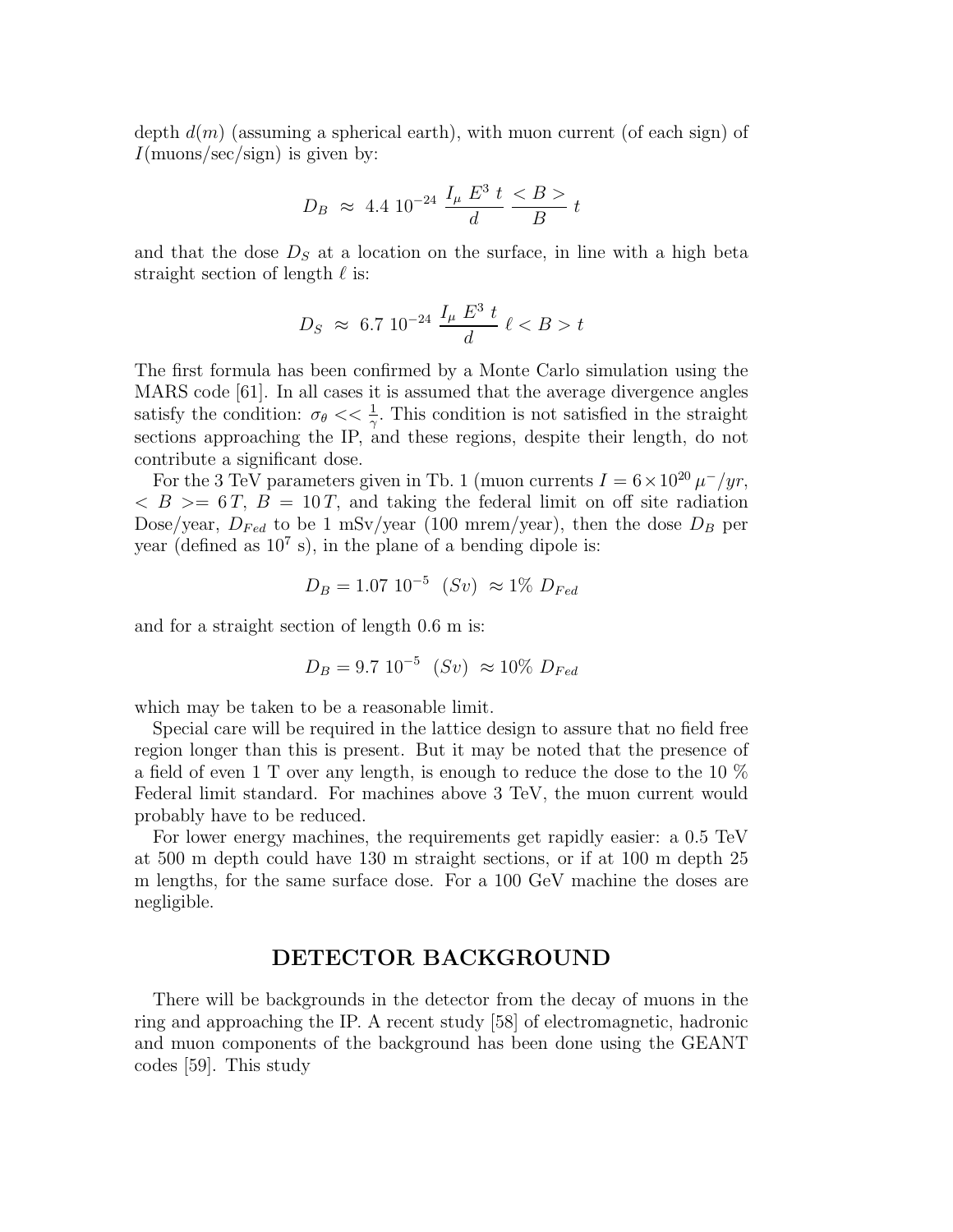| Radius            | cm.       | 5      | 10     | 20      | 100     |
|-------------------|-----------|--------|--------|---------|---------|
| Photons hits      | $cm^{-}$  | 26     | 6.6    | $1.6\,$ | .06     |
| Neutrons hits     | $cm^{-2}$ | 0.06   | 0.08   | 0.2     | 0.04    |
| Charged hits      | $cm^{-2}$ | 8      | 1.2    | 0.2     | 0.01    |
| Total hits        | $cm^{-2}$ | 34     | 8      | 2       | 0.12    |
| Pixel size        | $\mu m^2$ | 60x150 | 60x150 | 300x300 | 300x300 |
| Occupancy all     | %         | 0.6    | 0.14   | 0.4     | 0.02    |
| Occupancy charged | %         | 0.14   | 0.02   | 0.04    | 0.002   |

**TABLE 6.** Detector backgrounds from  $\mu$  decay

- followed shower neutrons and photons down to 40 keV and electrons to 25 KeV.
- Used a tungsten shield over the beam, extending in to within 14 cm of the intersection point, and extending outward to an angle of 20 degrees from the axis.
- Inside this shield, between its smallest aperture 1 m from the IP, and its tip, the inner surface is shaped into a series of rising collimating steps and slopes, designed so that, the detector could not see any surface directly illuminated by the initial decay electrons, whether seen in the forward or backward (albedo) directions.
- From the aperture point of minimum to a few meters  $(2.5 \text{ m})$  for Higgs Factory) upstream, the inside forms another series of stepped collimators placed at  $\pm 4$   $\sigma_{\theta_0}$  (where  $\sigma_{\theta_0}$  is the rms divergence of the beam).
- Further upstream, prior to the first quadrupole (from 2.5 to 4 m in the Higgs case) an 8 T dipole, with collimators inside, is used to sweep decay electrons before the final collimation.

Tb. 6 gives the hit density for the Higgs factory from the various sources and the occupancy of pixels of the given sizes. In all cases the numbers are given per bunch crossing. The hit density for the higher energy machines are found to be somewhat lower than these, due to the small decay angles of the electrons. The radiation damage by the neutrons on a silicon detector has also been estimated. In the Higgs case, at 5 cm from the vertex, the number of hits from neutrons above 100 KeV is found to be  $1.8\,10^{13}$  per year  $(10^7 s)$ . This is an order of magnitude less than that expected at the LHC. The damages for silicon detectors in the higher energy machines are of the same order.

This study also found a significant flux of muons, with quite high energies, from  $\mu$  pair production in electromagnetic showers (Bethe Heitler). Their most serious effect appears to arise when they make deeply inelastic interactions and deposit spikes of energy in the electromagnetic and hadronic calorimeters. This is not serious in the Higgs case, when the fluxes and cross sections are low,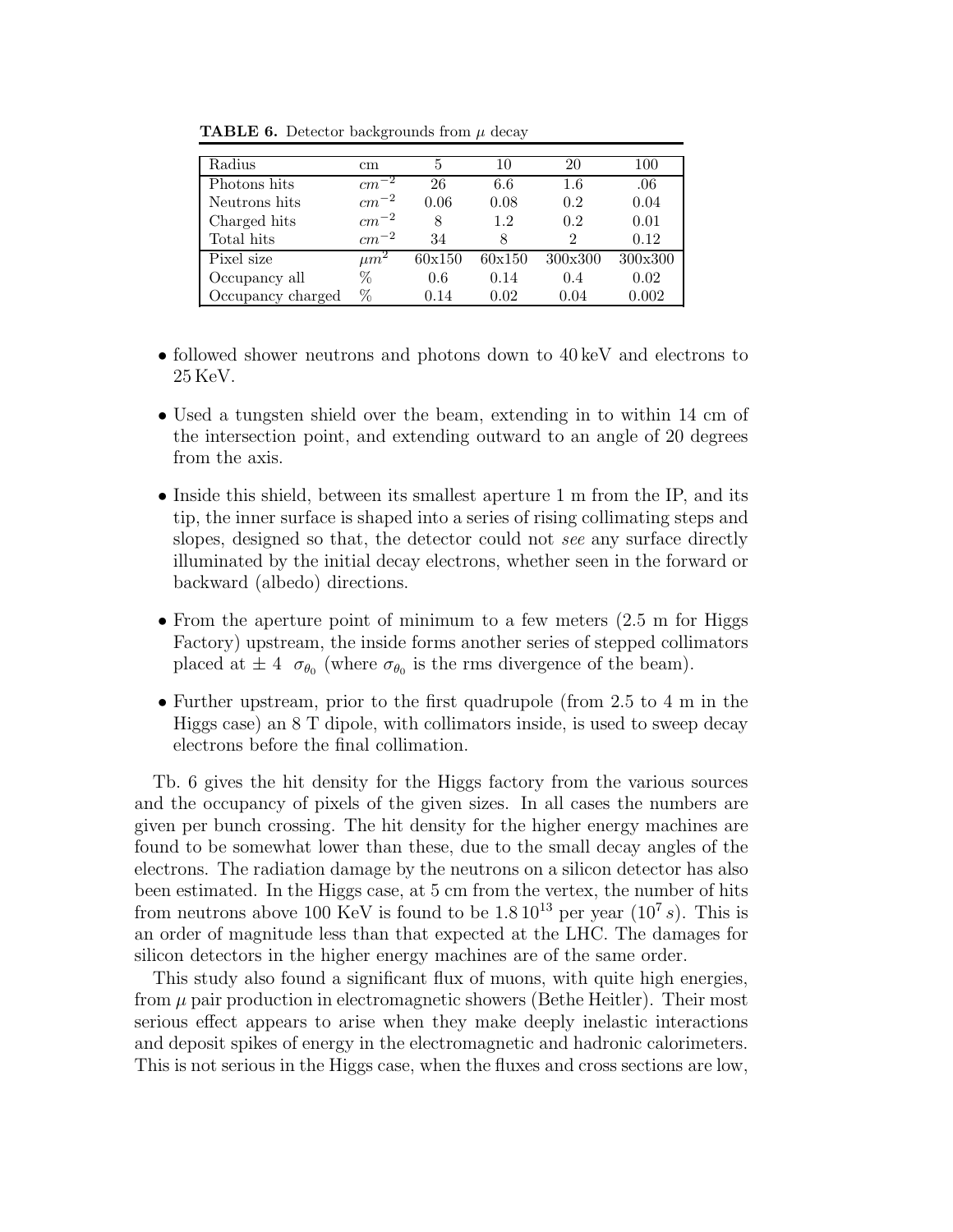but at higher energies timing and/or longitudinal calorimeter segmentation appears necessary to identify and remove the problem.

An ealier study using the code MARS [62], using less sophisticated shielding, gave results qualitatively in agreement with those from Geant [58].

# **CONCLUSION**

## Motive

- Because they can be circular, muon colliders appear to be far smaller than hadron or  $e^+e^-$ machines of similar effective energy.
- It is thus hoped that muon colliders could have a lower cost per TeV than other options.
- Their smaller size would allow machines up to 3 TeV effective energy (roughly equivalent to a 30 TeV hadron machine) to fit on existing laboratory sites.
- The low synchrotron and beamstrahlung radiation with muons could allow energy spreads as small as  $0.003\%$  (3 x  $10^{-5}$ ).
- By measuring g-2 of the muon it should be possible to determine the energy to even greater precision.
- The above, plus the large cross section for s-channel production, could make a muon collider into a precision tool to study Higgs particles and their decays.

## Progress

- The theory of operation of all components of a muon collider are now well understood.
- Simulations of examples of all components of a baseline design have now been performed. The simulated performances of many of these components has exceeded the baseline specifications. All known effects have been included except space-charge in the cooling, whose effect, calculated analytically, appears not to be too large.

# Needed

• More detailed simulations of all components, including space-charge in the cooling.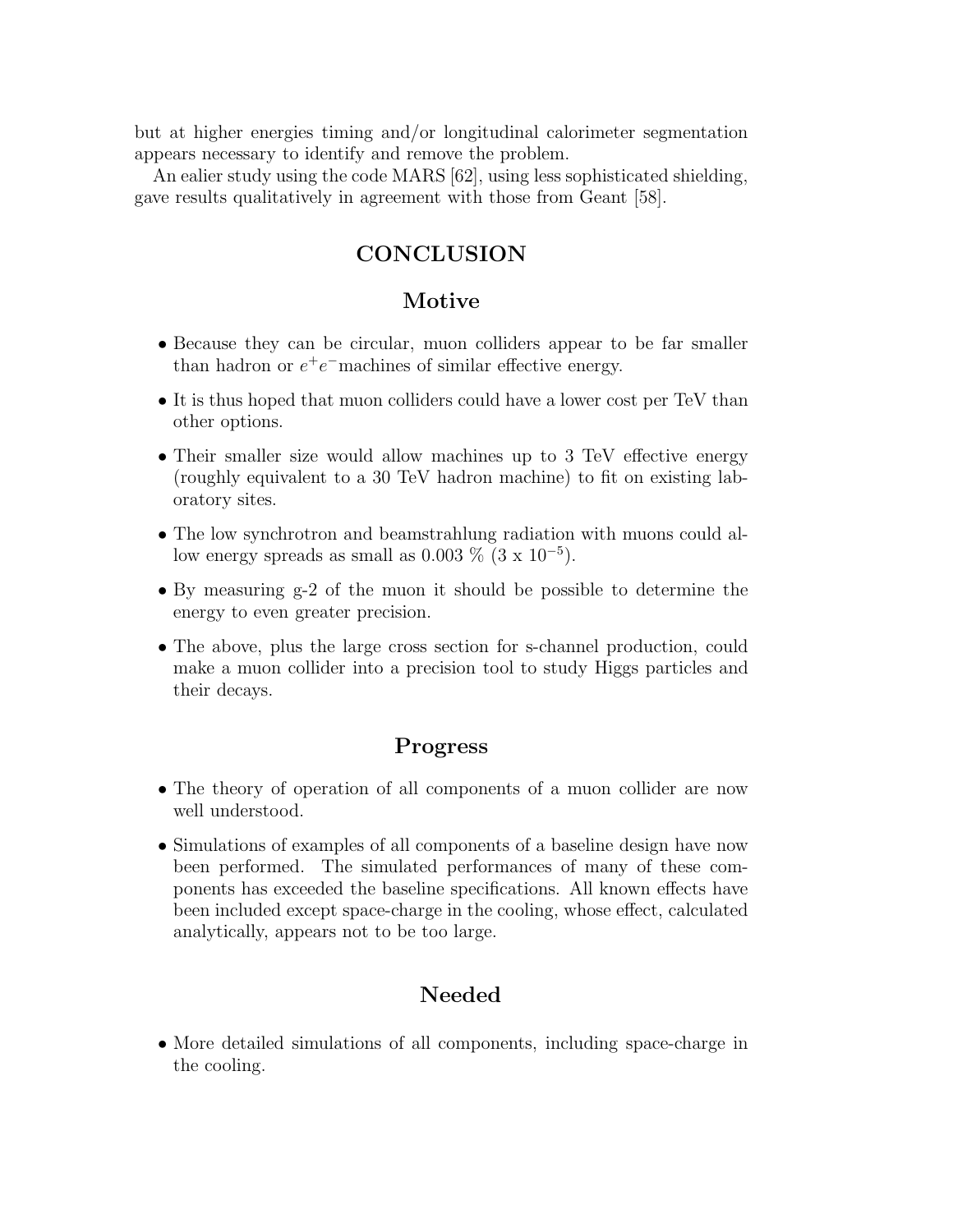- Complete scenarios of the cooling stages and acceleration.
- An experimental study of the target.
- The construction and test of one or more of the cooling stages.
- Technical development of components: a large high field solenoid for capture, low frequency rf linacs, multi-beam or pulsed magnets for acceleration, warm bore shielded high field dipoles for the collider, muon collimators and background shields, etc.. But none of these components can be described as exotic, and their specifications are not beyond what has been demonstrated.

# ACKNOWLEDGMENTS

This research was supported by the U.S. Department of Energy under Contract No. DE-ACO2-76-CH00016 and DE-AC03-76SF00515.

## REFERENCES

- 1. V. V. Parkhomchuk and A. N. Skrinsky, Proc. 12th Int. Conf. on High Energy Accelerators, F. T. Cole and R. Donaldson, Eds., (1983) 485; A. N. Skrinsky and V.V. Parkhomchuk, Sov. J. of Nucl. Physics 12, (1981) 223; *Early Concepts for* µ <sup>+</sup>µ <sup>−</sup> *Colliders and High Energy* µ *Storage Rings*, *Physics Potential & Development of*  $\mu^+\mu^-$  *Colliders.*  $2^{nd}$  *Workshop*, Sausalito, CA, Ed. D. Cline, AIP Press, Woodbury, New York, (1995).
- 2. D. Neuffer, Fermilab Note FN-319, July 1979; Proc. 12th Int. Conf. on High Energy Physics (1983) 481; *Principles and Applications of Muon Cooling*, Part. Acc. 14 75 (1983)
- 3. Proceedings of the Mini-Workshop on  $\mu^+\mu^-$  Colliders: Particle Physics and *Design*, Napa CA, Nucl Inst. and Meth., A350 (1994) ; Proceedings of the Muon Collider Workshop, February 22, 1993, Los Alamos National Laboratory Report LA-UR-93-866 (1993) and *Physics Potential & Development of*  $\mu^+\mu^-$ *Colliders 2*nd *Workshop*, Sausalito, CA, Ed. D. Cline, AIP Press, Woodbury, New York, (1995); Proceedings of the 9th Advanced ICFA Beam Dynamics Workshop, Ed. J. C. Gallardo, AIP Press, Conference Proceedings 372 (1996).
- 4. R. B. Palmer et al., *Monte Carlo Simulations of Muon Production*, *Physics Potential & Development of*  $\mu^+\mu^-$  *Colliders*  $2^{nd}$  *Workshop*, Sausalito, CA, Ed. D. Cline, AIP Press, Woodbury, New York, pp. 108 (1995); R. B. Palmer, et al., *Muon Collider Design*, in Proceedings of the Symposium on Physics Potential & Development of  $\mu^+\mu^-$  Colliders, Nucl. Phys B (Proc. Suppl.) **51A** (1996); R. B. Palmer and J. C. Gallardo, *Muon-Muon and other High Energy Colliders*, *Techniques and Concepts of High Energy Physics IX*, Phys. vol. 365, Ed. T. Ferbel, pp. 183, Plenum Pub. (1997).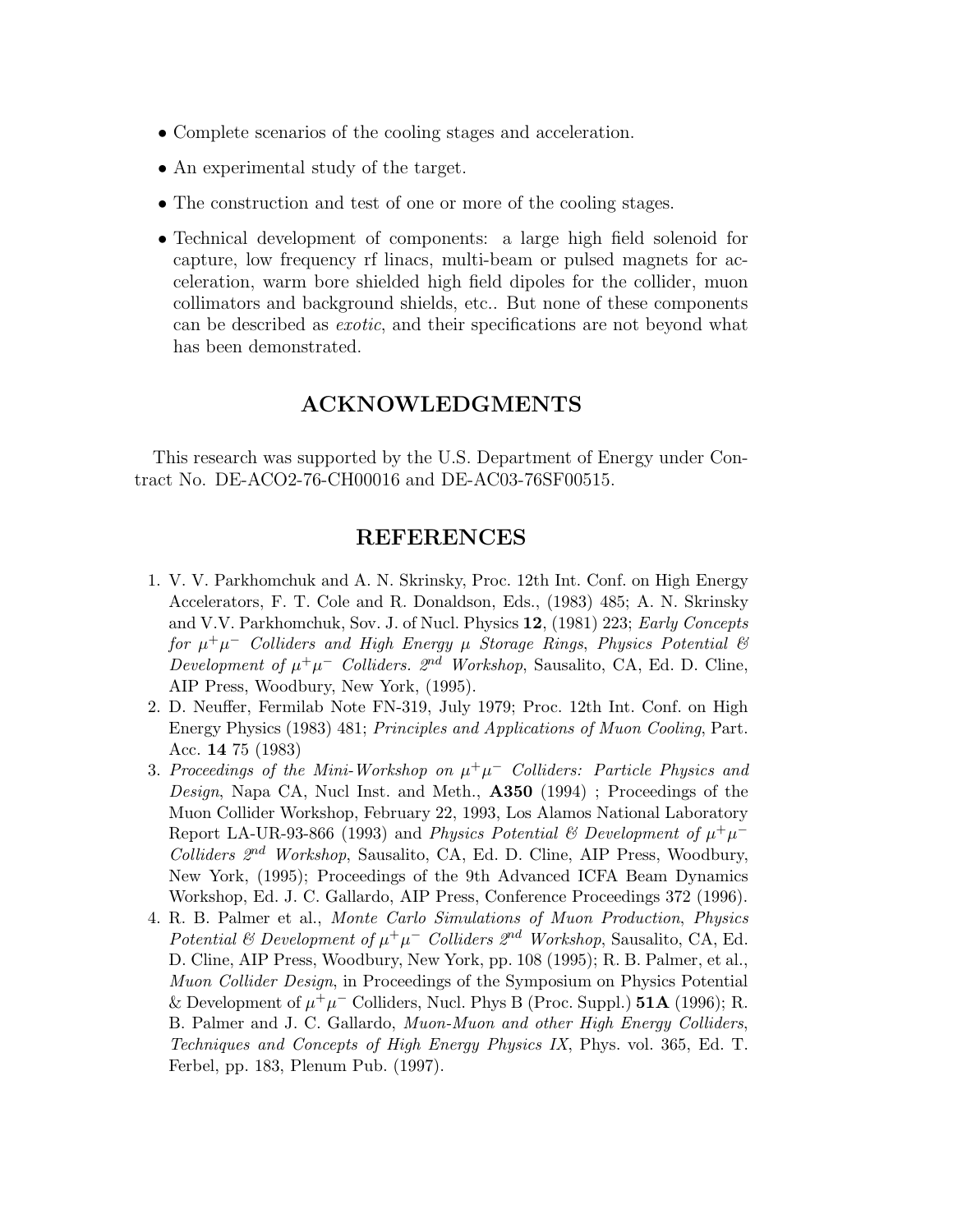- 5. R. B. Palmer and J. C. Gallardo, *High Energy Colliders*, Proceedings of  $250<sup>th</sup>$ Anniversary Conference on Critical Problems in Physics, Princeton University, Ed. Fitch, Marlow, Dementi, pp. 247 (1997).
- 6. R. B. Palmer, *Progress on*  $\mu^+ \mu^-$  *Colliders*, submitted to the Proceedings of the PAC97, Vancouver, Canada, June 1997.
- 7.  $\mu^+\mu^-$  *Collider, A Feasibility Study*, BNL-52503, FermiLab-Conf-96/092, LBNL-38946, Proceedings of the 1996 DPF/DPB Summer Study on High-Energy Physics, Snowmass'96. For updated information, see the Muon Collider Collaboration WEB page: http://www.cap.bnl.gov/mumu/.
- 8. R. Raja and A. Tollestrup, *Calibrating the energy of a 50 x 50 GeV muon collider using spin precession*, LANL preprint archive, hep-ex/9801004; submitted to Phys. Rev. D.
- 9. B. King, private communication
- 10. C. Ankenbrandt and B. Noble, *Summary of the Accelerator Working Group*, submitted to the Proceedings of Workshop on Physics at the First Muon Collider and at the Fron End, FNAL, Nov. 1997.
- 11. T. Roser, *AGS Performance and Upgrades: A Possible Proton Driver for a Muon Collider*, Proceedings of the 9th Advanced ICFA Beam Dynamics Workshop, Ed. J. C. Gallardo, AIP Press, Conference Proceedings 372 (1996).
- 12. C. Ankenbrandt, K-Y. Ng, J. Norem, M. Popovic, Z. Qian, L. Ahrens, M. Brennan, V. Mane, T. Roser, D. Trbojevic, W. van Asselt, *Bunching Near Transition in the AGS*, Fermilab Pub-98-006, submitted to Phys. Rev. D.
- 13. J. E. Griffin, K.Y. Ng, Z.B. Qian and D. Wildman, *Experimental Study of Passive Compensation of Space Charge Potential Well Distortion at the Los Alamos National Laboratory Proton Storage Ring*, Fermilab Report, FN-661, Nov. 1997.
- 14. C. Johnson, *Solid and Liquid Targets Overview*, presentation at the Mini-Wokshop: Target and Muon Collection Magnets and Accelerators, Oxford, MI, Jan. 1997.
- 15. C. Lu, K. T. McDonald, *Low-Melting-Temperature Metals for possible Use as Primary Targets at a Muon Collider Source*, Princeton/ $\mu\mu/97-3$ , Revised Dec. 1997, unpublished.
- 16. R. Weggel, *Deceleration of Conductor by Magnetic Field: 1) Paraxial; 2) Perpendicular*, unpublished
- 17. M. Green and R. Palmer, *A* µ − µ *collider capture solenoid system for pions froma tilted target*, submitted to the Proceedings of PAC97, May 1997.
- 18. N.V. Mokhov and A. Van Ginneken, *Pion Production and Targetry at*  $\mu^+ \mu^-$ *Colliders*, Fermilab-Conf-98/041 (1998), submitted to Proc. of the 4th Int. Conf. on Physics Potential and Development at  $\mu^+\mu^-$  Colliders, San Francisco, CA, December 10-12, 1997
- 19. D. Kahana, et al., *Proceedings of Heavy Ion Physics at the AGS-HIPAGS '93*, Ed. G. S. Stephans, S. G. Steadman and W. E. Kehoe (1993); D. Kahana and Y. Torun, *Analysis of Pion Production Data from E-802 at 14.6 GeV/c using ARC*, BNL Report  $\#$  61983 (1995).
- 20. N. V. Mokhov, *The MARS Code System User's Guide*, version 13(95),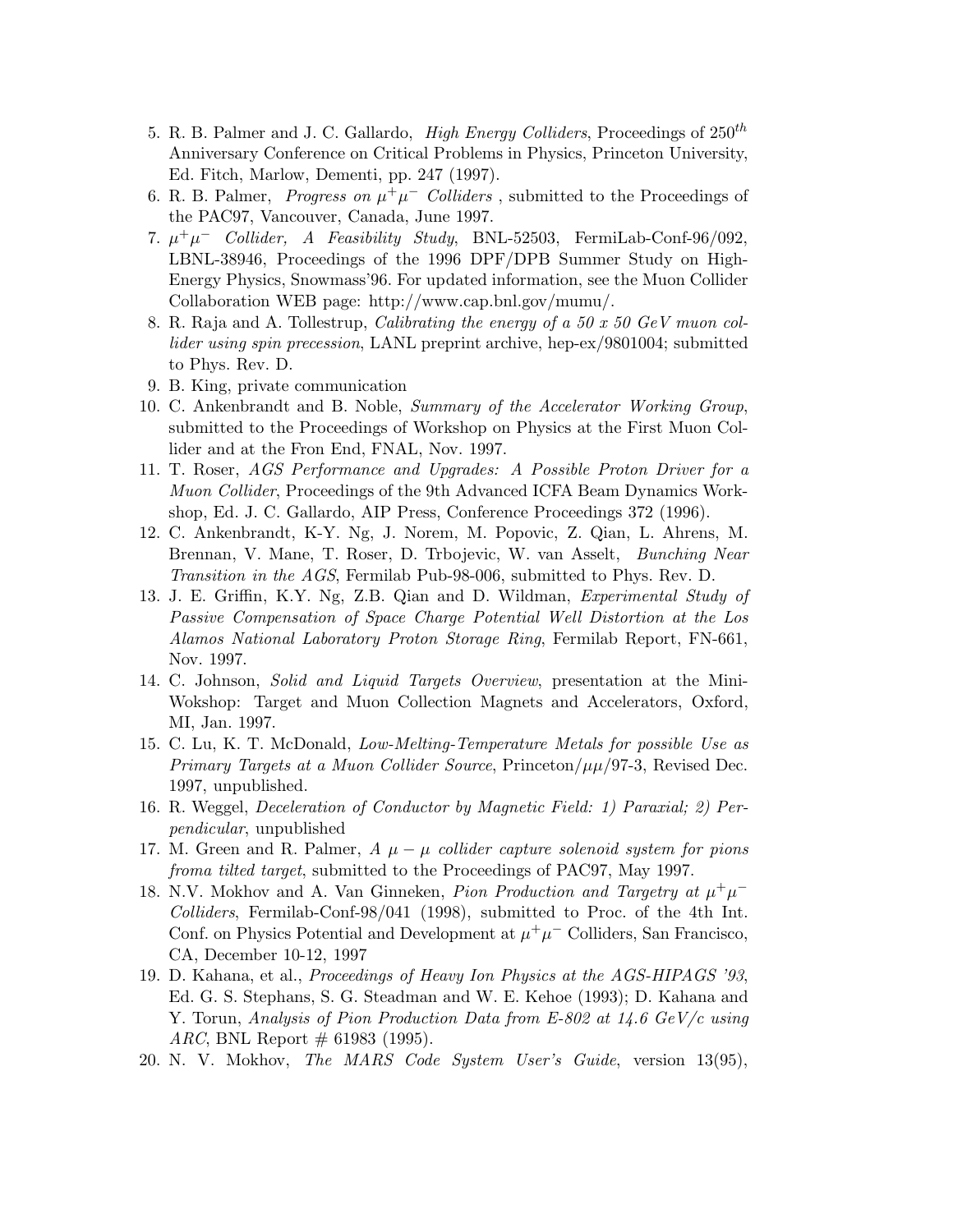Fermilab-FN-628 (1995).

- 21. J. Ranft, DPMJET Code System (1995).
- 22. Experiment E-910 at AGS, BNL, private communication.
- 23. N.V. Mokhov and S.I. Striganov, *Towards Reliable Prediction of Particle Production for 6-120 GeV Proton Beams*, presentation at the Workshop on Physics at the First Muon Collider and at the Front End of a Muon Collider, Nov. 1997.
- 24. J. R. Miller, M. Bird, S. Bole et al., *An Overview of the 45 T Hybrid Magnet System for the National High Field Magnet Laboratory*, IEEE Transactions on Magnetics 30, pp. 1563 (1994).
- 25. R. Weggel, *4-MW Hollow-Conductor Magnets for 20 T Hybrid Systems to Collect Pions for a Muon Collider*, presentation at the Mini-Wokshop: Target and Muon Collection Magnets and Accelerators, Oxford, MI, Jan. 1997.
- 26. N. Mokhov, R. Noble and A. Van Ginneken, *Target and Collection Optimization for Muon Colliders*, Proceedings of the 9th Advanced ICFA Beam Dynamics Workshop, Ed. J. C. Gallardo, AIP Press, Conference Proceedings 372 (1996).
- 27. K. Assamagan, et al., Phys. Lett. B335, 231 (1994); E. P. Wigner, Ann. Math. 40, 194 (1939) and Rev. Mod. Phys., 29, 255 (1957).
- 28. B. Norum and R. Rossmanith, *Polarized Beams in a Muon Collider*, in Proceedings of the Symposium on Physics Potential & Development of  $\mu^+\mu^-$  Colliders, Nucl. Phys B (Proc. Suppl.) 51A (1996).
- 29. A. A. Mikhailichenko and M. S. Zolotorev, Phys. Rev. Lett. 71, (1993) 4146; M. S. Zolotorev and A. A. Zholents, SLAC-PUB-6476 (1994).
- 30. A. Hershcovitch, Brookhaven National Report AGS/AD/Tech. Note No. 413 (1995).
- 31. Z. Huang, P. Chen and R. Ruth, SLAC-PUB-6745, *Proc. Workshop on Advanced Accelerator Concepts*, Lake Geneva, WI , June (1994); P. Sandler, A. Bogacz and D. Cline, *Muon Cooling and Acceleration Experiment Using Muon Sources at Triumf*, Physics Potential & Development of  $\mu^+\mu^-$  Colliders  $2^{nd}$ Workshop, Sausalito, CA, Ed. D. Cline, AIP Press, Woodbury, New York, pp. 146 (1995).
- 32. Initial speculations on ionization cooling have been variously attributed to G. O'Neill and/or G. Budker see D. Neuffer in [3]; D. Neuffer, in Advanced Accelerator Concepts, AIP Conf. Proc. 156, 201 (1987); see also [1–3]; R. C. Fernow and J. C. Gallardo, *Muon Transverse Ionization Cooling: Stochastic Approach*, Phys. Rev. E52 1039 (1995).
- 33. R. Fernow, ICOOL, fortran program to simulate muon ionozation cooling.
- 34. P. Le Brun, *Alternate solenoid in DPGeant*, presented at the Mini-Workshop on Cooling, BNL Jan. 1998, unpublished.
- 35. H. Kirk, *Parmela modeling of alternating solenoids* presented at the Mini-Workshop on Cooling, BNL Jan. 1998, unpublished.
- 36. R. C. Fernow, J. C. Gallardo and R. B. Palmer, *Ionization cooling using a FOFO lattice*, BNL Report BNL #64493, submitted to PAC97, Vancouver, Canada, 1997.
- 37. Y. Zhao, *The preliminary simulation of*  $\frac{2\pi}{3}$ -mode interleaved side coupled stand*ing wave structures*, presented at the Mini-Workshop on Cooling, BNL Jan.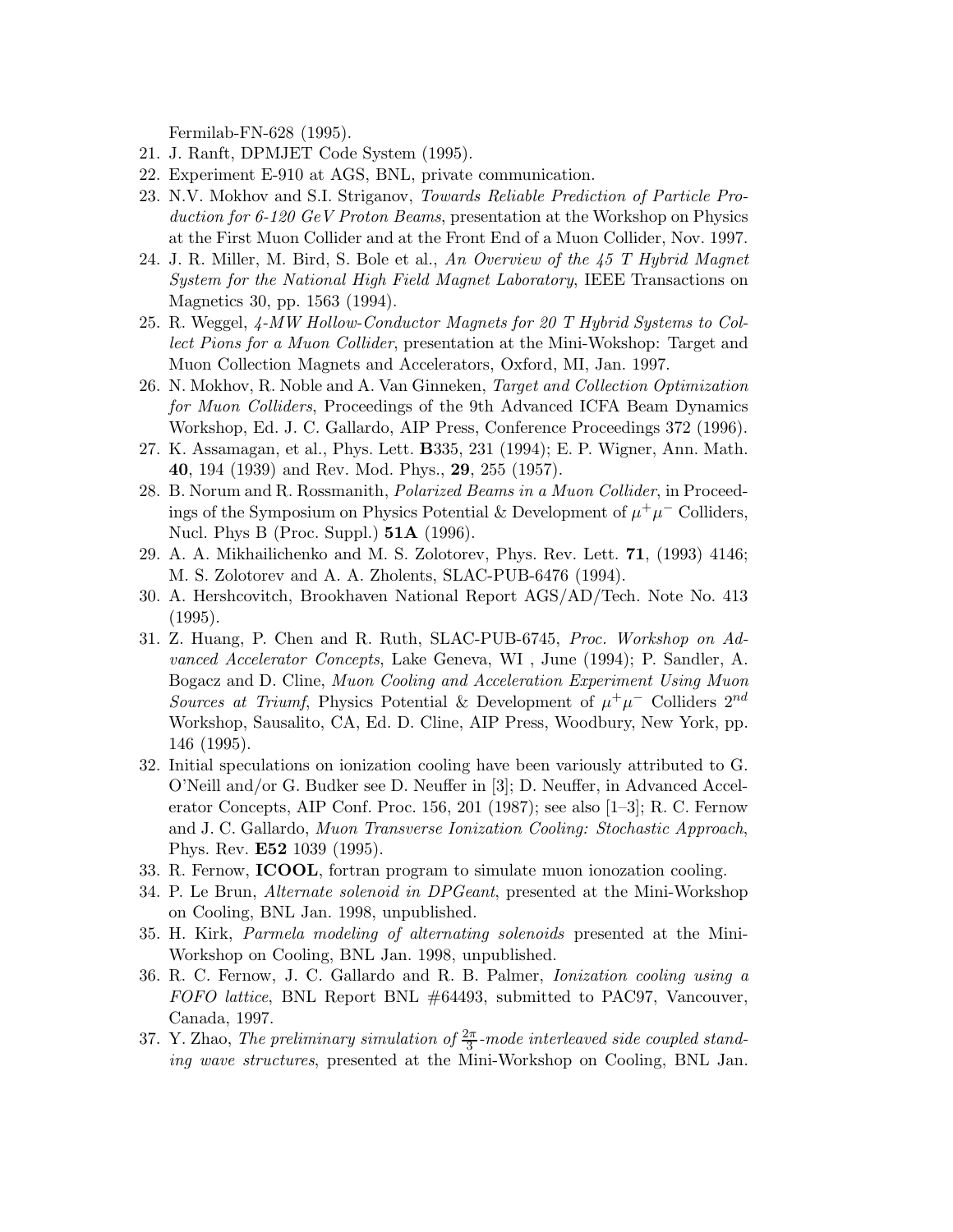1998, unpublished.

- 38. A. Moretti, *Rf Update*, presented at the Mini-Workshop on Cooling, BNL Jan. 1998, unpublished.
- 39. D. Neuffer and A. Van Ginneken, *Recent Cooling Simulation Studies*, presented at the Mini-Workshop on Cooling, BNL Jan. 1998, unpublished.
- 40. V. Balbekov and A. Van Ginneken, *Ring Cooler for Muon Collider*, presented at the Mini-Workshop on Cooling, Fermilab Oct. 1997, unpublished.
- 41. D. Neuffer and W. Wan,  $COSY$  transport for  $\mu$  cooling, presented at the Mini-Workshop on Cooling, Fermilab Oct. 1997, unpublished.
- 42. G. Silvestrov, Proceedings of the Muon Collider Workshop, February 22, 1993, Los Alamos National Laboratory Report LA-UR-93-866 (1993); B. Bayanov, J. Petrov, G. Silvestrov, J. MacLachlan, and G. Nicholls, Nucl. Inst. and Meth. 190, (1981) 9; C. D. Johnson, Hyperfine Interactions, 44 (1988) 21; M. D. Church and J. P. Marriner, Annu. Rev. Nucl. Sci. 43 (1993) 253.
- 43. G. Silvestrov, *Lithium Lenses for Muon Colliders*, Proceedings of the 9th Advanced ICFA Beam Dynamics Workshop, Ed. J. C. Gallardo, AIP Press, Conference Proceedings 372 (1996).
- 44. F. Mills and C. Johnstone, presentation at the 4th Int. Conference on Physics Potential and Development of  $\mu - \mu$  Colliders, San Francisco, CA, Dec. 1997.
- 45. D. Summers, presentation at the 9th Advanced ICFA Beam Dynamics Workshop, Montauk 1995, unpublished.
- 46. G. Morgan, presentation at the 9th Advanced ICFA Beam Dynamics Workshop, Montauk 1995, unpublished.
- 47. D. Neuffer, *Acceleration to Collisions for the*  $\mu^+\mu^-$  *Collider*, Proceedings of the 9th Advanced ICFA Beam Dynamics Workshop, Ed. J. C. Gallardo, AIP Press, Conference Proceedings 372 (1996).
- 48. S.Y. Lee, K.-Y. Ng and D. Trbojevic, FNAL Report FN595 (1992); Phys. Rev. E48, (1993) 3040; D. Trbojevic, et al., *Design of the Muon Collider Isochronous Storage Ring Lattice*, *Micro-Bunches Workshop*, BNL Oct. (1995), AIP Press, Conference Proceedings 367 (1996).
- 49. K. L. Brown and J. Spencer, SLAC-PUB-2678 (1981) presented at the Particle Accelerator Conf., Washington, (1981) and K.L. Brown, SLAC-PUB-4811 (1988), Proc. Capri Workshop, June 1988 and J.J. Murray, K. L. Brown and T.H. Fieguth, Particle Accelerator Conf., Washington, 1987; Bruce Dunham and Olivier Napoly, *FFADA, Final Focus. Automatic Design and Analysis*, CERN Report CLIC Note 222, (1994); Olivier Napoly, it CLIC Final Focus System: Upgraded Version with Increased Bandwidth and Error Analysis, CERN Report CLIC Note 227, (1994).
- 50. A. Garren, C. Johnstone, *Lattice Design for a 100 GeV Muon Collider*, presentation at the 4th Int. Conference on Physics Potential and Development of  $\mu - \mu$  Colliders, San Francisco, CA, Dec. 1997; A. Garren and C. Johnstone, *Progress on a Lattice for a 2 TeV Muon Collider*, submitted to the Proceedings of the PAC97, Vancouver, Canada, June 1997.
- 51. D. Trbojevic and K.-Y. Ng, submitted to Proc. of the 4th Int. Conf. on Physics Potential and Development at mu+mu- Colliders, San Francisco, CA, Decem-